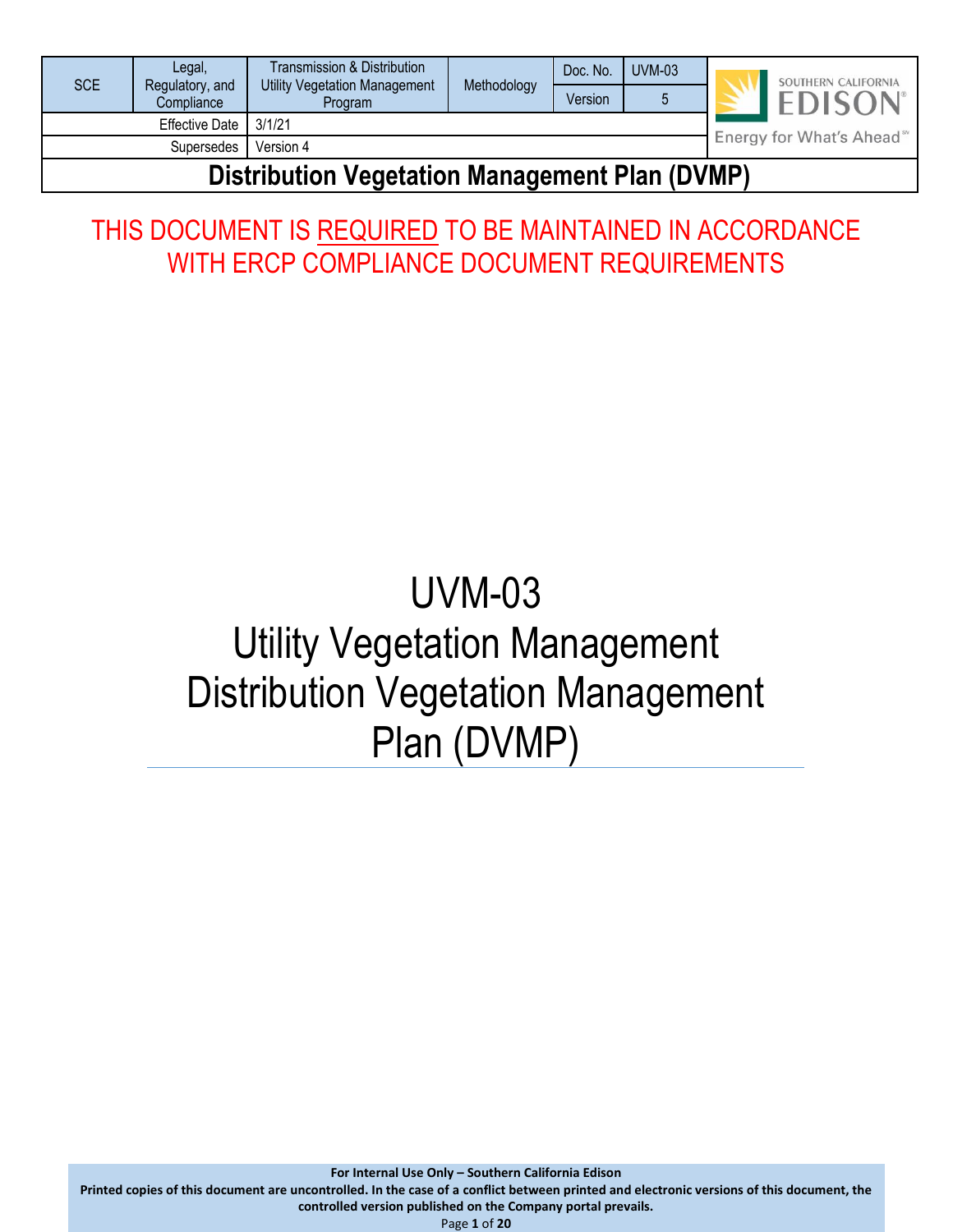| Compliance<br><b>Effective Date</b> | Program                                               | Version | 5                        | SOUTHERN CALIFORNIA                                                                           |
|-------------------------------------|-------------------------------------------------------|---------|--------------------------|-----------------------------------------------------------------------------------------------|
|                                     | 3/1/21                                                |         |                          | <b>EDISO</b>                                                                                  |
| Supersedes                          | Version 4                                             |         |                          | Energy for What's Ahead <sup>®</sup>                                                          |
|                                     | <b>Distribution Vegetation Management Plan (DVMP)</b> |         |                          |                                                                                               |
|                                     |                                                       |         |                          |                                                                                               |
|                                     |                                                       |         |                          |                                                                                               |
|                                     |                                                       |         |                          |                                                                                               |
|                                     |                                                       |         |                          |                                                                                               |
|                                     |                                                       |         |                          |                                                                                               |
|                                     |                                                       |         |                          |                                                                                               |
|                                     |                                                       |         |                          |                                                                                               |
|                                     |                                                       |         |                          |                                                                                               |
|                                     |                                                       |         |                          |                                                                                               |
|                                     |                                                       |         |                          |                                                                                               |
|                                     |                                                       |         |                          |                                                                                               |
| 4.1.2                               |                                                       |         |                          |                                                                                               |
| 4.1.3<br>$§$ 4292<br>6              |                                                       |         |                          |                                                                                               |
| 4.1.4                               |                                                       |         |                          |                                                                                               |
|                                     |                                                       |         |                          |                                                                                               |
|                                     |                                                       |         |                          |                                                                                               |
| 5.1.1                               |                                                       |         |                          |                                                                                               |
| 5.1.2                               |                                                       |         |                          |                                                                                               |
| 5.1.3                               |                                                       |         |                          |                                                                                               |
| 5.1.4                               |                                                       |         |                          |                                                                                               |
|                                     |                                                       |         |                          |                                                                                               |
|                                     |                                                       |         |                          |                                                                                               |
| 6.1.1                               |                                                       |         |                          |                                                                                               |
| 6.1.2                               |                                                       |         |                          |                                                                                               |
|                                     |                                                       |         |                          |                                                                                               |
| 6.2.1                               |                                                       |         |                          |                                                                                               |
| 6.2.2                               |                                                       |         |                          |                                                                                               |
| 6.2.3                               |                                                       |         |                          |                                                                                               |
| 6.2.4                               |                                                       |         |                          |                                                                                               |
|                                     |                                                       |         |                          |                                                                                               |
| 4.1.1                               |                                                       |         | <b>Table of Contents</b> | Title 14, California Code Regulations (CCR) Section § 1254 - Minimum Clearance Provisions PRC |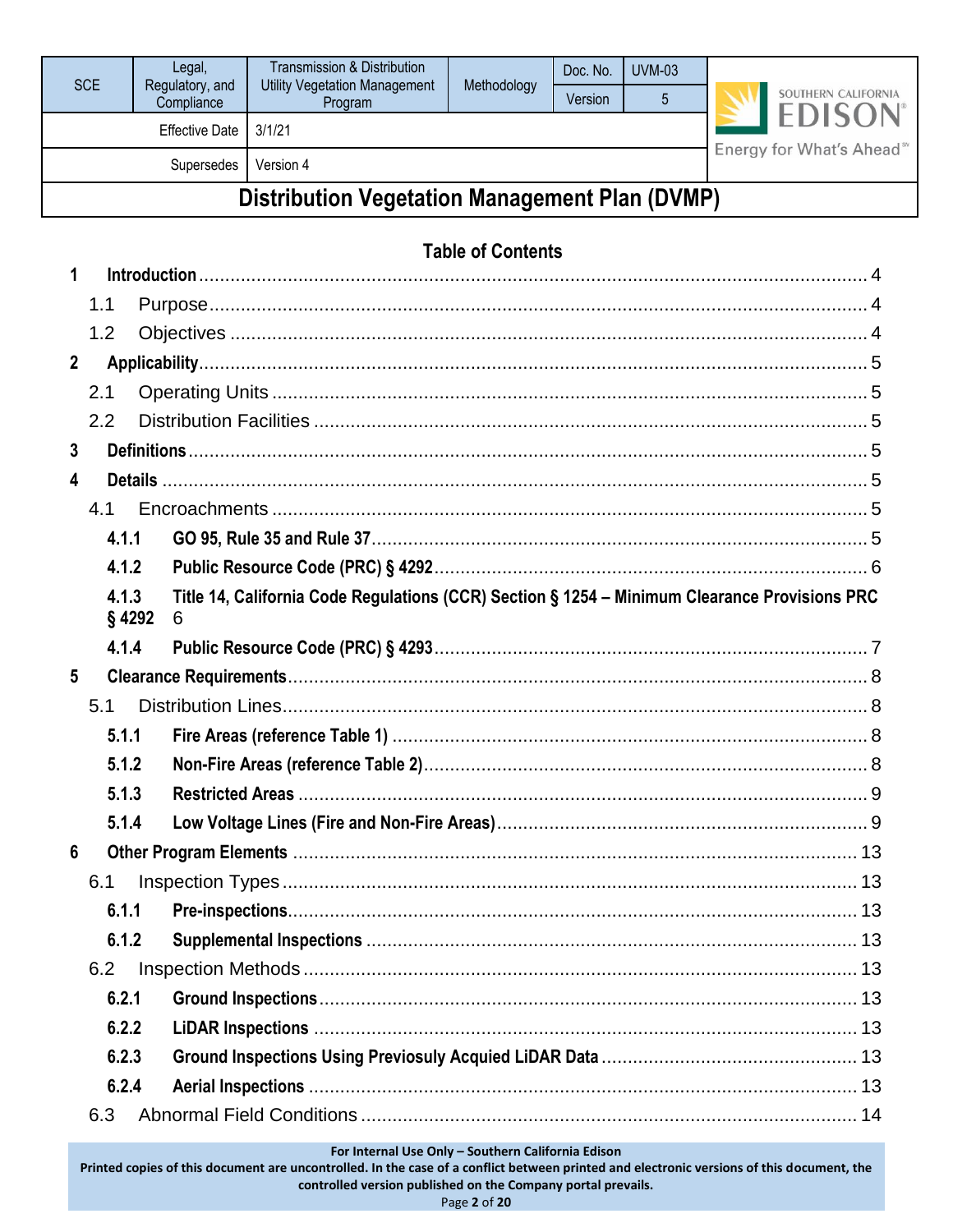| SCE                                                   | Legal,                        | Transmission & Distribution<br><b>Utility Vegetation Management</b> | Methodology                          | Doc. No. | $UVM-03$ |  |                                                   |  |  |  |
|-------------------------------------------------------|-------------------------------|---------------------------------------------------------------------|--------------------------------------|----------|----------|--|---------------------------------------------------|--|--|--|
|                                                       | Regulatory, and<br>Compliance | Program                                                             |                                      | Version  | 5        |  | SOUTHERN CALIFORNIA<br><b>EDISON</b> <sup>®</sup> |  |  |  |
|                                                       | <b>Effective Date</b>         | 3/1/21                                                              | Energy for What's Ahead <sup>™</sup> |          |          |  |                                                   |  |  |  |
|                                                       | Supersedes                    | Version 4                                                           |                                      |          |          |  |                                                   |  |  |  |
| <b>Distribution Vegetation Management Plan (DVMP)</b> |                               |                                                                     |                                      |          |          |  |                                                   |  |  |  |
|                                                       |                               |                                                                     |                                      |          |          |  |                                                   |  |  |  |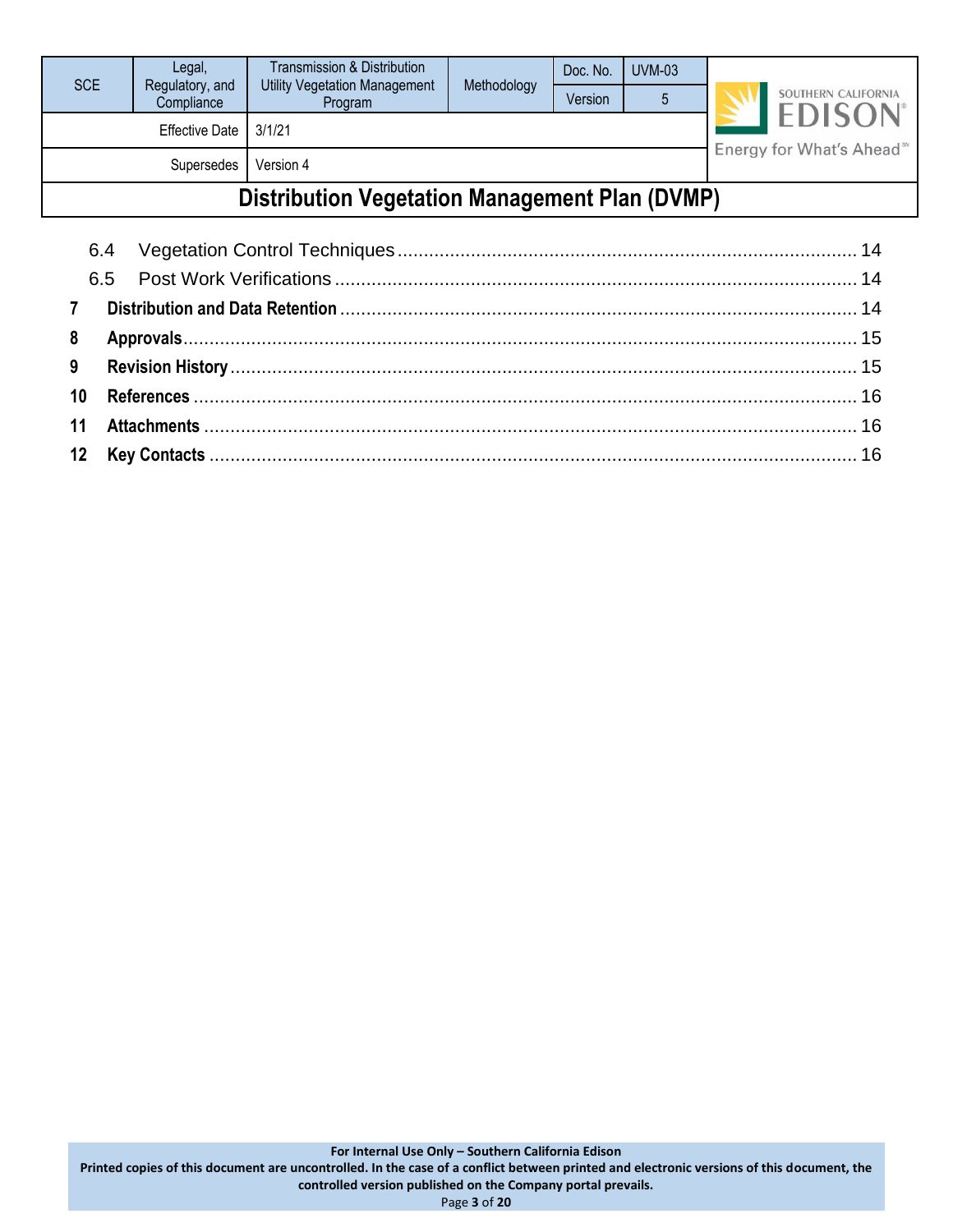| <b>SCE</b>                                            | Legal,<br>Regulatory, and<br>Compliance | Transmission & Distribution<br><b>Utility Vegetation Management</b><br>Program | Methodology | Doc. No.<br>Version | $UVM-03$ |  | SOUTHERN CALIFORNIA                  |  |  |
|-------------------------------------------------------|-----------------------------------------|--------------------------------------------------------------------------------|-------------|---------------------|----------|--|--------------------------------------|--|--|
|                                                       | <b>Effective Date</b>                   | 3/1/21                                                                         |             |                     |          |  | <b>EDISON</b>                        |  |  |
|                                                       | Supersedes                              | Version 4                                                                      |             |                     |          |  | Energy for What's Ahead <sup>™</sup> |  |  |
| <b>Distribution Vegetation Management Plan (DVMP)</b> |                                         |                                                                                |             |                     |          |  |                                      |  |  |

#### <span id="page-3-1"></span><span id="page-3-0"></span>**1 Introduction**

#### **1.1 Purpose**

Southern California Edison (SCE) maintains a reliable electric distribution system by managing vegetation located under and adjacent to electric conductors in order to minimize the risk of encroachments into the specified clearance zones.

#### <span id="page-3-2"></span>**1.2 Objectives**

The SCE Distribution Vegetation Management Plan (DVMP) is designed to improve the reliability of SCE's distribution system and to comply with regulatory requirements established by the California Public Utilities Commission (CPUC) General Order (GO) 95, California Public Resource Codes (PRC), and Title 14 California Code of Regulations (CCR) by establishing maintenance and inspection procedures to:

- Manage vegetation to prevent vegetation encroachment into the clearance zones under normal conditions as stated in the following regulations, as applicable. During Force Majeure<sup>1</sup> events it may not be possible to ensure that an encroachment into the clearance zones will not occur.
	- $\circ$  GO 95, Rule 35 (Case 13 and Case 14)
	- $\circ$  GO 95, Rule 37
	- o PRC Section 4292
	- o PRC Section 4293
	- o CCR Sections 1250-1258
- Document the maintenance procedures and processes used to manage vegetation to prevent the encroachment into the clearances described in the regulations noted above.
- Include consideration of 1) conductor (line) dynamics 2) vegetation movement during high winds (tree dynamics), and 3) the interrelationships between vegetation growth rates, control methods and inspection frequency.
- Provide timely notification to the appropriate Vegetation Management Operations (VM) Senior Specialist (SSP) or Manager of vegetation conditions that could cause a flash-over or Fault.
- Implement corrective actions to prevent encroachments into the clearance distances described in the regulations noted above due to work constraints.
- Inspect vegetation conditions annually or more frequently, as needed.
- Complete the annual work needed to prevent encroachments into the clearance distances described in the regulations noted above.

**For Internal Use Only – Southern California Edison**

<sup>1</sup> Circumstances that are beyond a utility's control, including natural disasters such as earthquakes, fires, tornados, hurricanes, landslides, wind shear, fresh gale, major storms, ice storms, and floods; human or animal activity such as logging, animal severing tree, vehicle contact with tree, or installation, removal, or digging of vegetation. Definition is from NERC Reliability Standard FAC-003-4.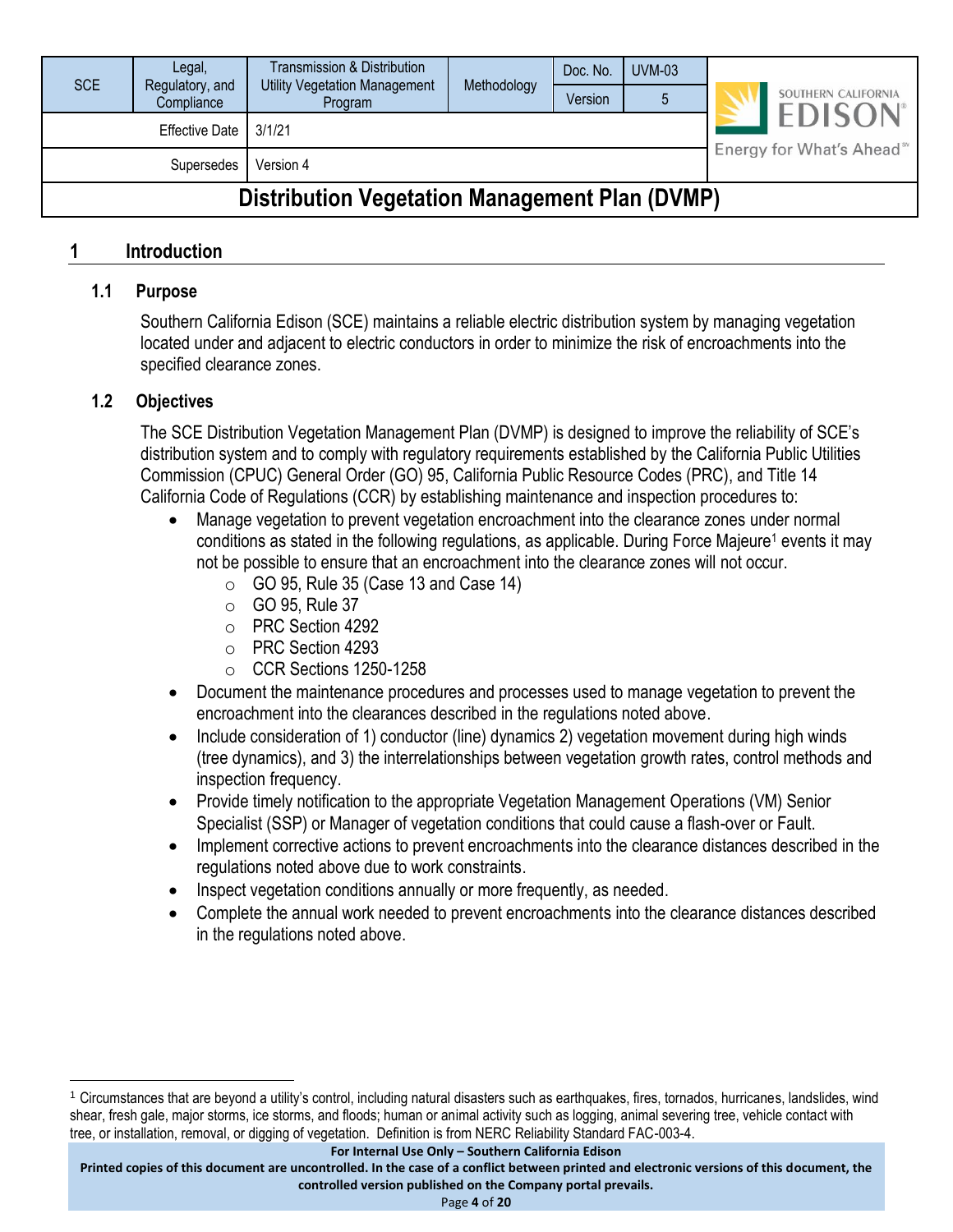| <b>SCE</b>                                            | Legal,<br>Regulatory, and<br>Compliance | Transmission & Distribution<br><b>Utility Vegetation Management</b><br>Program | Methodology | Doc. No.<br>Version | $UVM-03$ |  | SOUTHERN CALIFORNIA                  |  |  |
|-------------------------------------------------------|-----------------------------------------|--------------------------------------------------------------------------------|-------------|---------------------|----------|--|--------------------------------------|--|--|
|                                                       | <b>Effective Date</b>                   | 3/1/21                                                                         |             |                     |          |  | <b>EDISON</b>                        |  |  |
| Version 4<br>Supersedes                               |                                         |                                                                                |             |                     |          |  | Energy for What's Ahead <sup>™</sup> |  |  |
| <b>Distribution Vegetation Management Plan (DVMP)</b> |                                         |                                                                                |             |                     |          |  |                                      |  |  |

#### <span id="page-4-1"></span><span id="page-4-0"></span>**2 Applicability**

#### **2.1 Operating Units**

This document is applicable to the OUs impacted by the Energy Regulatory Compliance Program (ERCP) Compliance Requirements related to Vegetation Management, including but are not limited to:

- Transmission & Distribution (Distribution)
- Generation

#### <span id="page-4-2"></span>**2.2 Distribution Facilities**

Distribution lines and equipment that are operated at 2.4 kV to 69 kV with the exception of those lines that are part of the defined Bulk Electric System or are an element of a Major Western Electricity Coordinating Council (WECC) Transfer Path or an element of an Interconnection Reliability Operating Limit (IROL)<sup>2</sup> , which are managed according to SCE's Transmission Vegetation Management Plan (TVMP).

#### <span id="page-4-3"></span>**3 Definitions**

Refer to the NERC Glossary of Terms, the E&C Shared Services Glossary of Terms (ECSS-02), and UVM Program Glossary of Terms (UVM-16) for any capitalized terms used in this document.

#### <span id="page-4-5"></span><span id="page-4-4"></span>**4 Details**

#### <span id="page-4-6"></span>**4.1 Encroachments**

#### **4.1.1 GO 95, Rule 35 and Rule 37**

Where overhead conductors traverse trees and vegetation, safety and reliability of service demand that certain vegetation management activities are to be performed to establish and maintain necessary and reasonable clearances. Minimum clearances are established in Cases 13 and 14 of Rule 35.

- For distribution lines and equipment located in Non-fire areas, GO 95, Rule 35 (Case 13) applies.
- For distribution lines and equipment located in Extreme (Tier 3) and Very High (Tier 2) fire areas, GO 95, Rule 35 (Case 14) applies.

#### Strategy and Supporting Documentation

In order to prevent an encroachment into the Regulation Clearance Distance (RCD) described in Table 1 and Table 2 below, SCE or its approved contractor will inspect and manage all vegetation under and adjacent to its applicable lines operating under normal conditions. During the inspection and completion of work, movement of the line conductors, movement of the vegetation, and vegetation growth shall be taken into consideration.

**For Internal Use Only – Southern California Edison** <sup>2</sup> Major WECC Transfer Paths and IROLs are managed as described in SCE's Transmission Vegetation Management Plan (TVMP)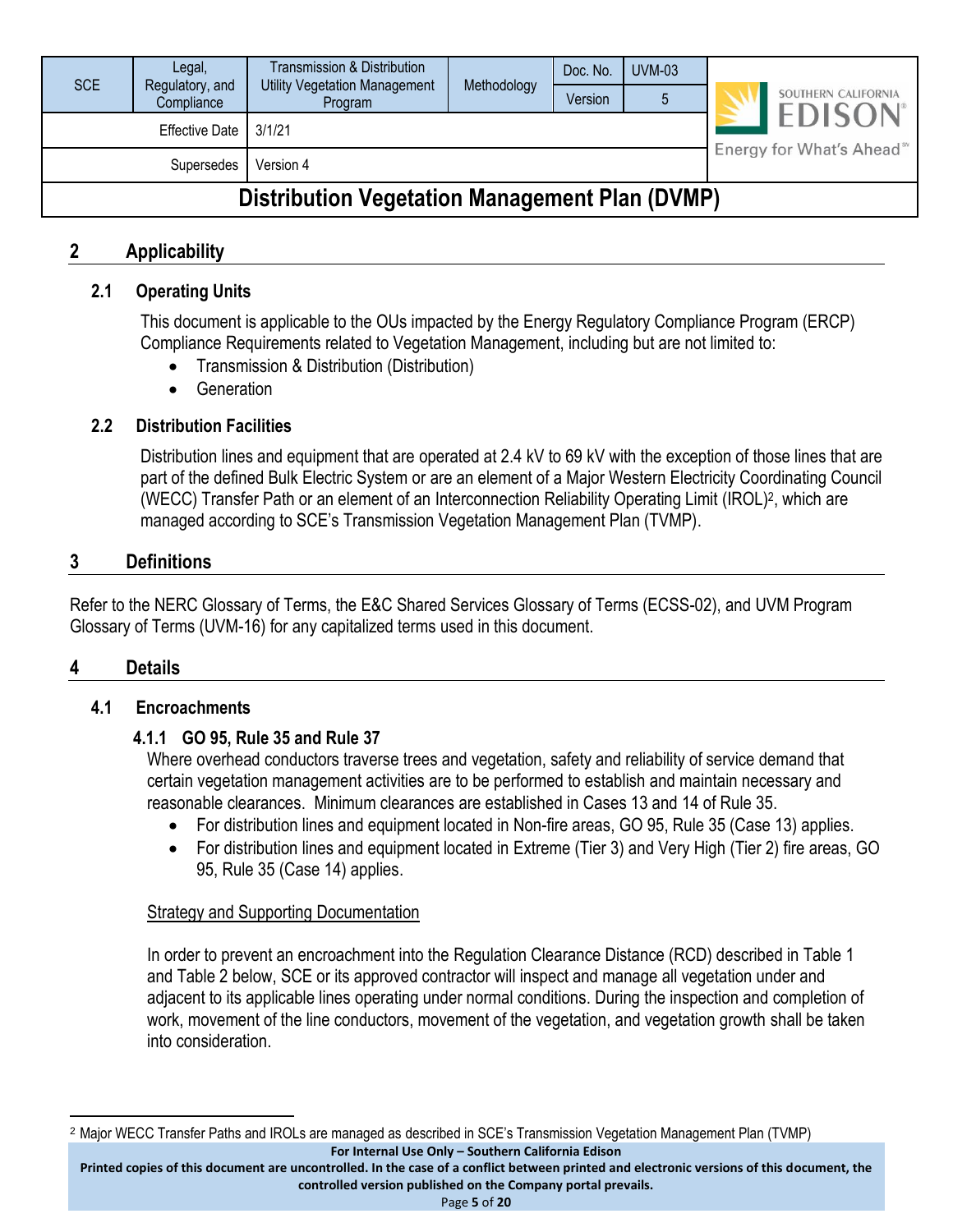| <b>SCE</b>                                            | Legal,<br>Regulatory, and<br>Compliance | Transmission & Distribution<br><b>Utility Vegetation Management</b><br>Program | Methodology | Doc. No.<br>Version | $UVM-03$ |  | SOUTHERN CALIFORNIA                   |  |
|-------------------------------------------------------|-----------------------------------------|--------------------------------------------------------------------------------|-------------|---------------------|----------|--|---------------------------------------|--|
|                                                       | Effective Date                          | 3/1/21                                                                         |             |                     |          |  | <b>EDISON</b> <sup>®</sup>            |  |
| Version 4<br>Supersedes                               |                                         |                                                                                |             |                     |          |  | Energy for What's Ahead <sup>5M</sup> |  |
| <b>Distribution Vegetation Management Plan (DVMP)</b> |                                         |                                                                                |             |                     |          |  |                                       |  |

Confirmation that SCE or its approved contractor managed vegetation to prevent encroachments into the RCD will include:

- Attachment A: Utility Vegetation Management (UVM) Inspection Report / Grid Cover Sheet
- Attachment B: UVM Post Work Verification Report
- UVM Annual Work Plan

Vegetation inspections and maintenance should be completed annually or more often as deemed necessary. SCE or its approved contractor will verify the completion of annual vegetation maintenance.

#### <span id="page-5-0"></span>**4.1.2 Public Resource Code (PRC) § 4292**

Any person that owns, controls, operates, or maintains any electrical transmission or distribution line upon any mountainous land, or forest covered land, brush-covered land, or grass-covered land shall, during such times and in such areas as are determined to be necessary by the director or the agency which has primary responsibility for fire protection of such areas, maintain around and adjacent to any pole or tower which supports a switch, fuse, transformer, lightning arrester, line junction, or dead end or corner pole, a firebreak which consists of a clearing of not less than 10-feet in each direction from the outer circumference of such pole or tower (see Figure 2).

#### <span id="page-5-1"></span>**4.1.3 Title 14, California Code Regulations (CCR) Section § 1254 – Minimum Clearance Provisions PRC § 4292**

The firebreak clearances required by PRC § 4292 are applicable within an imaginary cylindrical space surrounding each pole or tower on which a switch, fuse, transformer or lightning arrester is attached and surrounding each dead-end or corner pole, unless such pole or tower is exempt from minimum clearance requirements by provisions of Title 14, CCR, § 1255 or PRC § 4296. The radius of the cylindroid is 3.1 m (10 feet) measured horizontally from the outer circumference of the specified pole or tower with height equal to the distance from the intersection of the imaginary vertical exterior surface of the cylindroid with the ground to an intersection with a horizontal plane passing through the highest point at which a conductor is attached to such pole or tower. Flammable vegetation and materials located wholly or partially within the firebreak space shall be treated as follows:

Distribution lines and equipment located in Fire areas where PRC § 4292 applies:

(a) At ground level - remove flammable materials, including but not limited to, ground litter, duff and dead or desiccated vegetation that will allow fire to spread, and;

(b) From 0 - 2.4 m (0-8 feet) above ground level remove flammable trash, debris or other materials, grass, herbaceous and brush vegetation. All limbs and foliage of living trees shall be removed up to a height of 2.4 m (8 feet).

(c) From 2.4 m (8 feet) to horizontal plane of highest point of conductor attachment remove dead, diseased or dying limbs and foliage from living sound trees and any dead, diseased or dying trees in their entirety.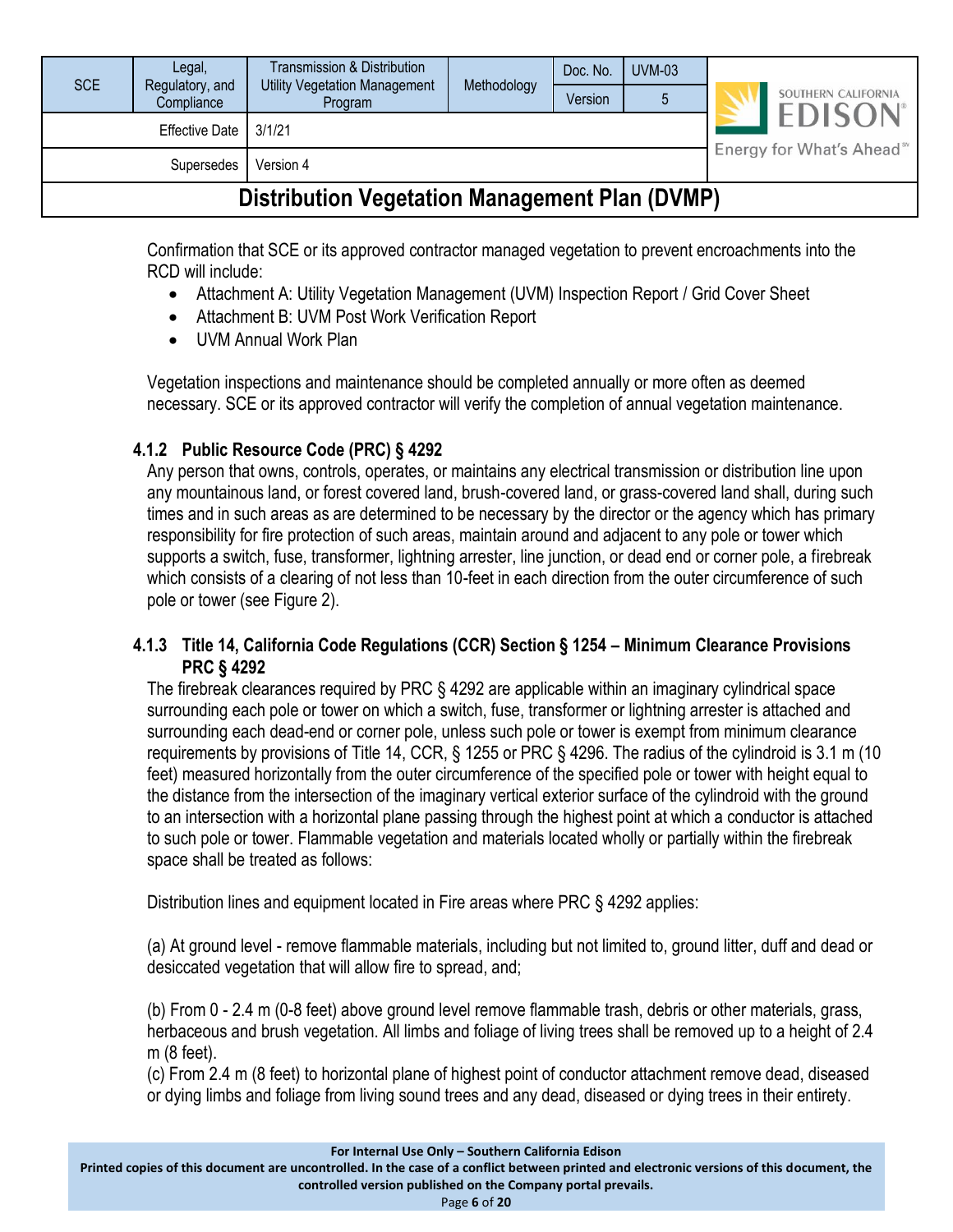| <b>SCE</b>                                            | Legal,<br>Regulatory, and | Transmission & Distribution<br><b>Utility Vegetation Management</b> | Methodology | Doc. No. | <b>UVM-03</b> |  | SOUTHERN CALIFORNIA                    |  |
|-------------------------------------------------------|---------------------------|---------------------------------------------------------------------|-------------|----------|---------------|--|----------------------------------------|--|
|                                                       | Compliance                | Program                                                             |             | Version  |               |  |                                        |  |
|                                                       | <b>Effective Date</b>     | 3/1/21                                                              |             |          |               |  | <b>EDISON</b> <sup>®</sup>             |  |
|                                                       | Supersedes                | Version 4                                                           |             |          |               |  | Energy for What's Ahead <sup>500</sup> |  |
| <b>Distribution Vegetation Management Plan (DVMP)</b> |                           |                                                                     |             |          |               |  |                                        |  |

#### Strategy and Supporting Documentation

In order to prevent vegetation growth and maintain a firebreak at the base of poles that support non-exempt equipment, SCE or its approved contractor will inspect and manage vegetation at the base of poles, in accordance with PRC 4292 where feasible and permissible. In Tier 2 and Tier 3, SCE or its approved contractor will clear the base of exempt poles or apply a fire retardant to the base of the pole in a 10 foot radius.

Confirmation that SCE or its approved contractor managed vegetation to prevent vegetation growth at the base of poles that support non-exempt equipment shall include:

- Attachment A: UVM Inspection Report / Grid Cover Sheet
- Attachment B: UVM Post Work Verification Report
- UVM Annual Work Plan

Vegetation inspections and maintenance should be completed annually or more often as deemed necessary. SCE or its approved contractor will verify the completion of annual vegetation maintenance. Maintenance work will be reviewed in accordance with the requirements established in Procedure UVM-07, "Post Work Verification and UVM Program Oversight" to provide reasonable assurance the work is completed in accordance with the work specification.

#### <span id="page-6-0"></span>**4.1.4 Public Resource Code (PRC) § 4293**

Any person that owns, controls, operates, or maintains any electrical transmission or distribution line upon any mountainous land, or in forest-covered land, brush-covered land, or grass-covered land shall, during such times and in such areas as are determined to be necessary by the director or the agency which has primary responsibility for the fire protection of such areas, maintain a clearance of the respective distances in all directions between all vegetation and all conductors which are carrying electric current

#### Strategy and Supporting Documentation

In order to prevent an encroachment into the RCD described in Table 1 below, SCE or its approved contractor will inspect and manage all vegetation under and adjacent to its applicable lines, as described in Section 2 above, operating under normal conditions. During the inspection and the completion of work, movement of the line conductors, movement of the vegetation, and vegetation growth shall be taken into consideration.

Confirmation that SCE or its approved contractor managed vegetation to prevent encroachments into the RCD shall include:

- Attachment A: UVM Inspection Report / Grid Cover Sheet
- Attachment B: UVM Post Work Verification Report
- UVM Annual Work Plan

**For Internal Use Only – Southern California Edison**

**Printed copies of this document are uncontrolled. In the case of a conflict between printed and electronic versions of this document, the**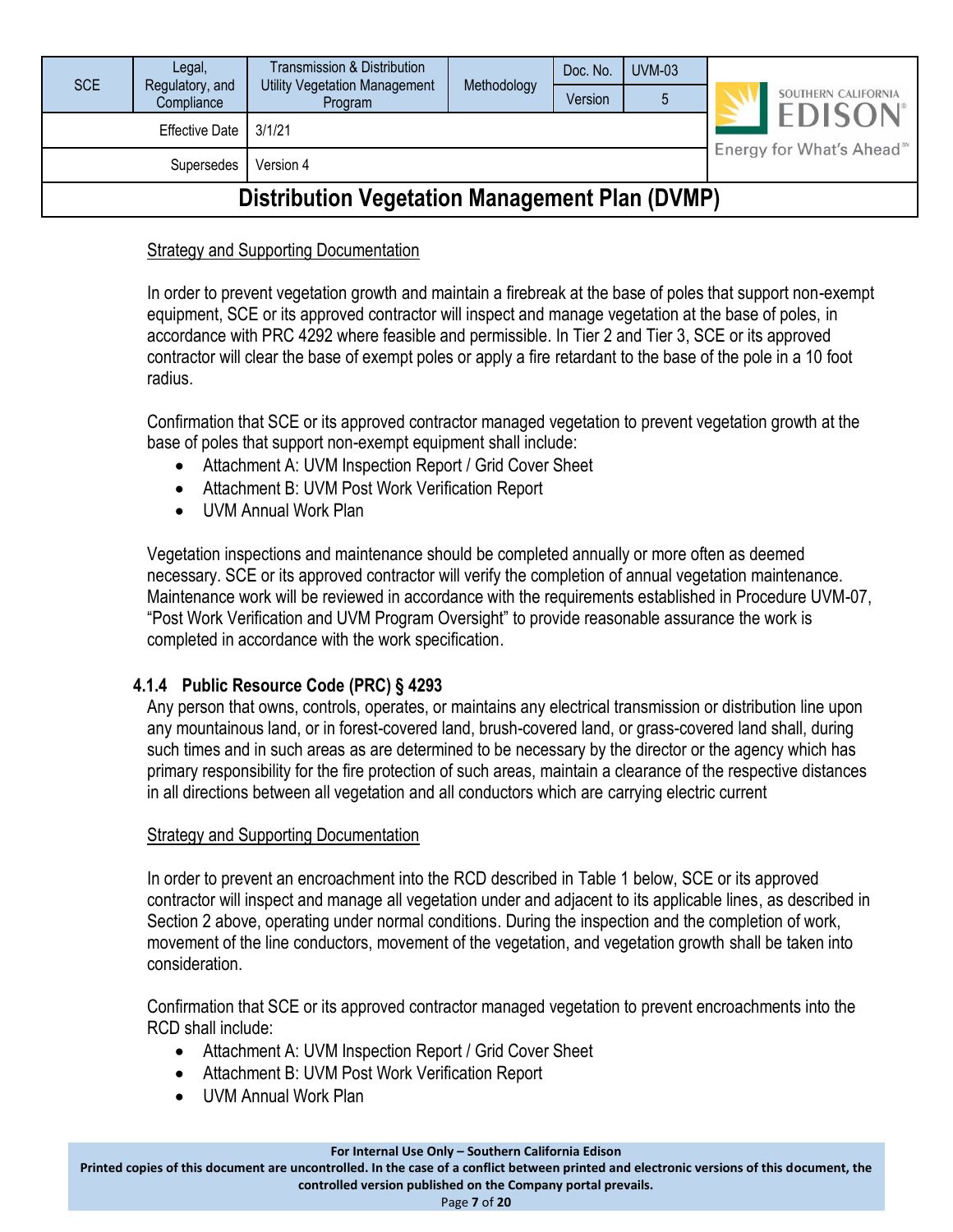| SCE                                                   | Legal,<br>Regulatory, and<br>Compliance | Transmission & Distribution<br><b>Utility Vegetation Management</b><br>Program | Methodology | Doc. No.<br>Version | <b>UVM-03</b> |  | SOUTHERN CALIFORNIA                  |  |
|-------------------------------------------------------|-----------------------------------------|--------------------------------------------------------------------------------|-------------|---------------------|---------------|--|--------------------------------------|--|
|                                                       | <b>Effective Date</b>                   | 3/1/21                                                                         |             |                     |               |  | <b>EDISON</b> <sup>®</sup>           |  |
|                                                       | Supersedes                              | Version 4                                                                      |             |                     |               |  | Energy for What's Ahead <sup>™</sup> |  |
| <b>Distribution Vegetation Management Plan (DVMP)</b> |                                         |                                                                                |             |                     |               |  |                                      |  |

Vegetation inspections and maintenance should be completed annually or more often as deemed necessary. SCE or its approved contractor will verify the completion of annual vegetation maintenance.

#### Maintenance Work Validation

Maintenance work will be validated in accordance with UVM-07, "Post Work Verification and UVM Program Oversight," to provide reasonable assurance the work is completed in accordance with the work specification.

#### <span id="page-7-1"></span><span id="page-7-0"></span>**5 Clearance Requirements**

#### **5.1 Distribution Lines**

Based on the conditions described below, the subsequent processes are to be used to establish the clearance requirements in the Encroachment Zones:

#### <span id="page-7-2"></span>**5.1.1 Fire Areas (reference Table 1)**

Applicable regulations:

- 1. PRC § 4293
- 2. GO 95, Rule 35, Case 14

Grid Resiliency Clearance Distances (GRCD) are established to mitigate fire risk and maintain compliance with PRC § 4293 and GO 95, Rule 35 requirements.

- GRCD-A and GRCD-B are to be established at time of maintenance work based on line voltage
- Trigger Clearance Distance<sup>3</sup> (TCD) for UVM work to be initiated based on line voltage
- Compliance Clearance Distances<sup>4</sup> (CCD) to be maintained at all times based on line voltage
- Drop-in Zone is to be cleared of all vegetation as appropriate

#### <span id="page-7-3"></span>**5.1.2 Non-Fire Areas (reference Table 2)**

Applicable regulation:

1. GO 95, Rule 35, Case 13

GRCDs are established to maintain compliance with GO 95, Rule 35 requirements.

- GRCD-A and GRCD-B are to be established at time of maintenance work based on line voltage
- CCD to be maintained at all times based on voltage

 $3$  TCD = CCD + 3-feet

<sup>4</sup> CCD = RCD x 1.5 (Safety Margin) rounded up

**For Internal Use Only – Southern California Edison**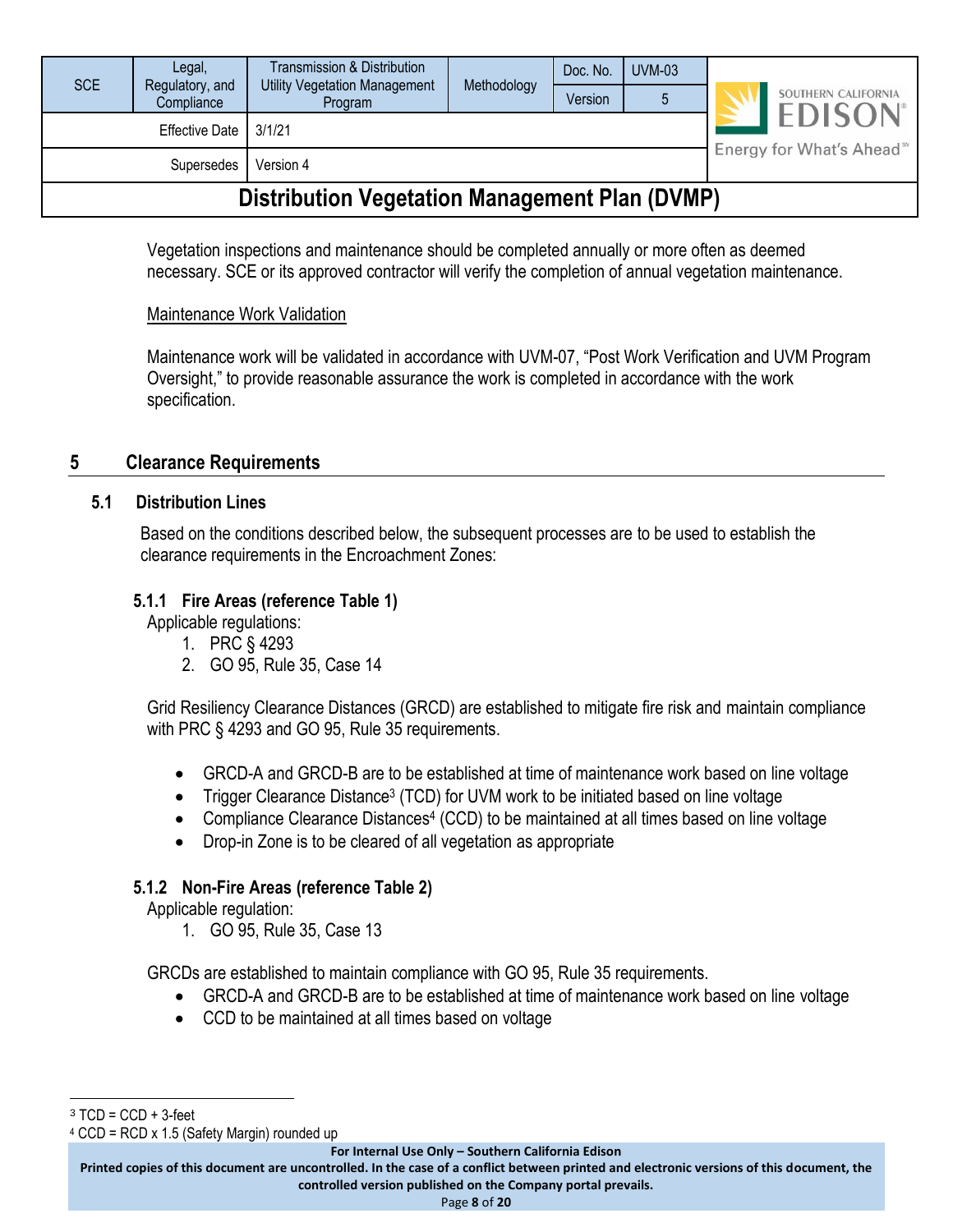| <b>SCE</b>                                     | Legal,<br>Regulatory, and | Transmission & Distribution<br>Utility Vegetation Management | Methodology | Doc. No. | $UVM-03$ |  | SOUTHERN CALIFORNIA                   |  |  |
|------------------------------------------------|---------------------------|--------------------------------------------------------------|-------------|----------|----------|--|---------------------------------------|--|--|
|                                                | Compliance                | Program                                                      |             | Version  |          |  |                                       |  |  |
|                                                | <b>Effective Date</b>     | 3/1/21                                                       |             |          |          |  | <b>EDISON</b> <sup>®</sup>            |  |  |
|                                                | Supersedes                | Version 4                                                    |             |          |          |  | Energy for What's Ahead <sup>®®</sup> |  |  |
| Dietribution Vegetation Management Dlan (DVMD) |                           |                                                              |             |          |          |  |                                       |  |  |

### **Distribution Vegetation Management Plan (DVMP)**

#### <span id="page-8-0"></span>**5.1.3 Restricted Areas**

Restricted Areas may result in conditions preventing the GRCD-A or GRCD-B, TCD or CCD for Tables 1 or 2 from being implemented. Examples may include crops, orchards, environmentally sensitive areas or lack of easement rights.

When restricted areas are encountered and the clearances specified in Tables 1 or 2 cannot be achieved, then:

- GRCD-A or GRCD-B can be modified and documented to address the specific circumstances or restrictions at each specific location
- Ensure sufficient clearance is achieved to maintain RCD for 12 months

#### <span id="page-8-1"></span>**5.1.4 Low Voltage Lines (Fire and Non-Fire Areas)**

Low voltage lines, 750 volts and below, are categorized as follows:

- Secondary Pole to pole
	- o Aerial Cable or Open Wire (Insulated or Uninsulated)
- Service Drop Pole to weatherhead
	- o Triplex and Quadruplex (Bundled), or Open Wire

Low voltage line clearances are described in Tables 1 and 2.

|                                | <b>Fire Areas</b>                                                                                                                                                                                                                                                                                                                                                                                                                          |             |                                                                         |     |                            |                                                                        |  |  |  |  |  |
|--------------------------------|--------------------------------------------------------------------------------------------------------------------------------------------------------------------------------------------------------------------------------------------------------------------------------------------------------------------------------------------------------------------------------------------------------------------------------------------|-------------|-------------------------------------------------------------------------|-----|----------------------------|------------------------------------------------------------------------|--|--|--|--|--|
|                                |                                                                                                                                                                                                                                                                                                                                                                                                                                            |             | PRC 4293 and GO 95, Rule 35, Extreme and Very High Fire Areas (Case 14) |     |                            |                                                                        |  |  |  |  |  |
| <b>Nominal</b><br>Voltage      | Grow-in & Blow-<br>Grow-in Zone<br><b>Blow-in Zone</b><br>Grow-in & Blow-<br>in Zones<br><b>Clearance</b><br><b>Clearance</b><br><b>Clearance</b><br>in Zones<br>Distance to be<br>Distance at<br>Distance at<br><b>Clearance</b><br><b>Maintained for</b><br>Time of<br>Distance that<br>Time of<br><b>Maintenance</b><br><b>Triggers Work</b><br><b>Maintenance</b><br>Compliance<br><b>GRCD-A</b><br><b>GRCD-B</b><br>TCD<br><b>CCD</b> |             |                                                                         |     | Drop-in Zone               | <b>Regulation</b><br><b>Clearance</b><br><b>Distance</b><br><b>RCD</b> |  |  |  |  |  |
|                                |                                                                                                                                                                                                                                                                                                                                                                                                                                            |             |                                                                         |     | Clear of all<br>Vegetation |                                                                        |  |  |  |  |  |
| $2.4 - 69kV$                   | 12 <sup>5</sup>                                                                                                                                                                                                                                                                                                                                                                                                                            | 12'         | 9'                                                                      | 6'  | where Practical            | 4.0'                                                                   |  |  |  |  |  |
| $2.4 - 12kV$<br>Aerial Cable   | 4'                                                                                                                                                                                                                                                                                                                                                                                                                                         | 4'          | Strain or abrasion                                                      | n/a | n/a                        | No strain or<br>abrasion                                               |  |  |  |  |  |
| $\leq$ 750 volts<br>Open Wire, |                                                                                                                                                                                                                                                                                                                                                                                                                                            |             |                                                                         |     |                            |                                                                        |  |  |  |  |  |
| Aerial and<br><b>Bundled</b>   | 4'                                                                                                                                                                                                                                                                                                                                                                                                                                         | $4^{\circ}$ | Strain or abrasion                                                      | n/a | n/a                        | No strain or<br>abrasion                                               |  |  |  |  |  |

**Table 1:** Clearance Distances – Fire Areas

<sup>5</sup> GO 95 Rule 35 Appendix E recommended clearance (Case 14)

**For Internal Use Only – Southern California Edison**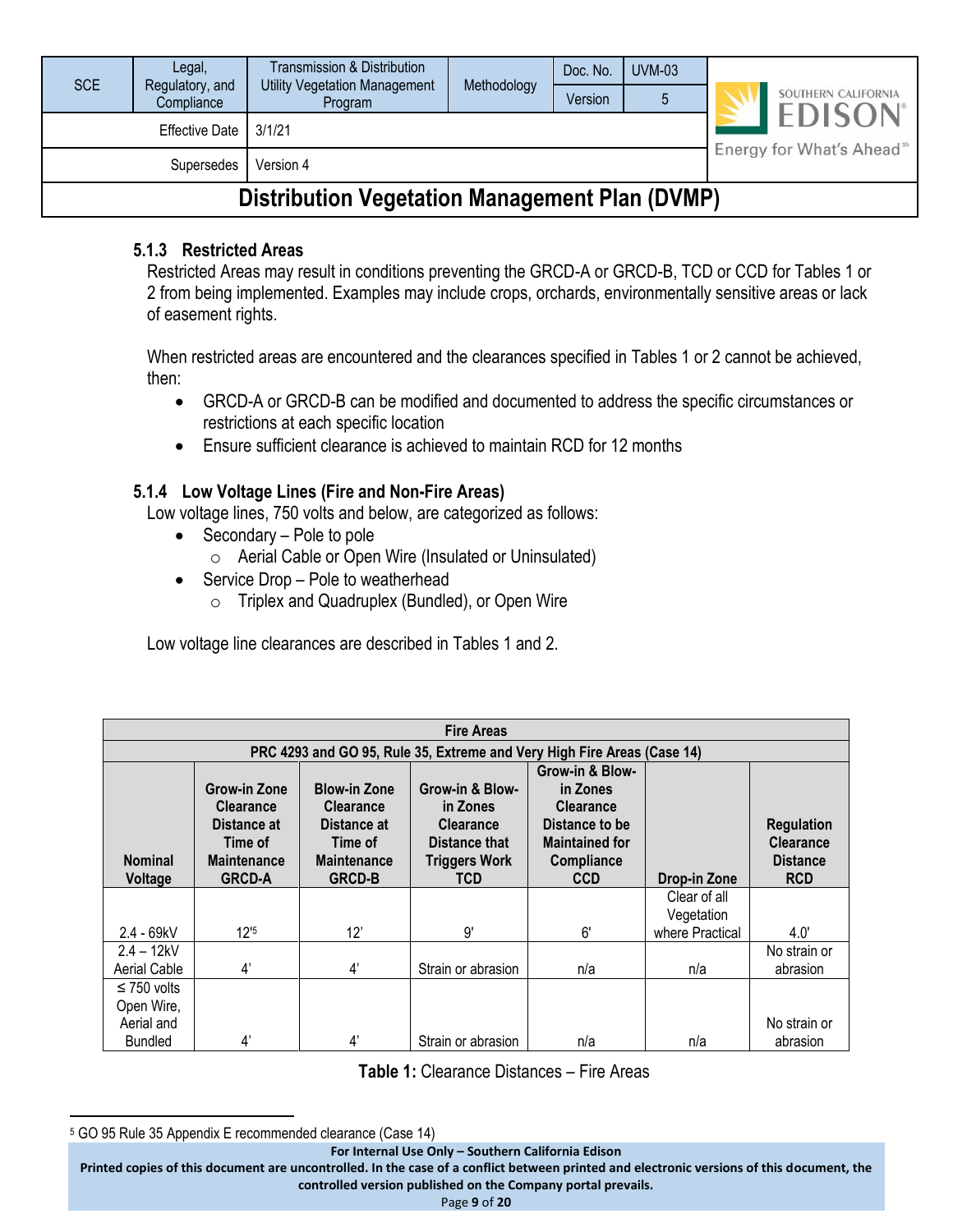| <b>SCE</b>                                            | Legal,<br>Regulatory, and<br>Compliance | Transmission & Distribution<br>Utility Vegetation Management<br>Program | Methodology | Doc. No. | <b>UVM-03</b> |  | SOUTHERN CALIFORNIA<br><b>EDISON</b> <sup>®</sup> |  |
|-------------------------------------------------------|-----------------------------------------|-------------------------------------------------------------------------|-------------|----------|---------------|--|---------------------------------------------------|--|
|                                                       |                                         |                                                                         |             | Version  |               |  |                                                   |  |
|                                                       | Effective Date                          | 3/1/21                                                                  |             |          |               |  | Energy for What's Ahead <sup>5M</sup>             |  |
| Version 4<br>Supersedes                               |                                         |                                                                         |             |          |               |  |                                                   |  |
| <b>Distribution Vegetation Management Plan (DVMP)</b> |                                         |                                                                         |             |          |               |  |                                                   |  |

|                           | <b>Non-Fire Areas</b>                                                                             |                                                                                                          |                                                                                      |                                                                                                             |                            |                                                                        |  |  |
|---------------------------|---------------------------------------------------------------------------------------------------|----------------------------------------------------------------------------------------------------------|--------------------------------------------------------------------------------------|-------------------------------------------------------------------------------------------------------------|----------------------------|------------------------------------------------------------------------|--|--|
|                           | GO 95, Rule 35 (Case 13)                                                                          |                                                                                                          |                                                                                      |                                                                                                             |                            |                                                                        |  |  |
| <b>Nominal</b><br>Voltage | Grow-in Zone<br><b>Clearance</b><br>Distance at<br>Time of<br><b>Maintenance</b><br><b>GRCD-A</b> | <b>Blow-in Zone</b><br><b>Clearance</b><br>Distance at<br>Time of<br><b>Maintenance</b><br><b>GRCD-B</b> | <b>All Zones</b><br><b>Clearance</b><br>Distance that<br><b>Triggers Work</b><br>TCD | <b>All Zones</b><br><b>Clearance</b><br>Distance to be<br><b>Maintained for</b><br>Compliance<br><b>CCD</b> | Drop-in Zone               | <b>Regulation</b><br><b>Clearance</b><br><b>Distance</b><br><b>RCD</b> |  |  |
|                           |                                                                                                   |                                                                                                          |                                                                                      |                                                                                                             | Clear of all<br>Vegetation |                                                                        |  |  |
| $2.4 - 69kV$              | 667                                                                                               | 6'                                                                                                       | n/a                                                                                  | 3'                                                                                                          | where Practical            | 1.5'                                                                   |  |  |
| $2.4 - 12kV$              |                                                                                                   |                                                                                                          |                                                                                      |                                                                                                             |                            | No strain or                                                           |  |  |
| Aerial Cable              | 4'                                                                                                | 4'                                                                                                       | Strain or abrasion                                                                   | n/a                                                                                                         | n/a                        | abrasion                                                               |  |  |
| $\leq$ 750 volts          |                                                                                                   |                                                                                                          |                                                                                      |                                                                                                             |                            |                                                                        |  |  |
| Open Wire,                |                                                                                                   |                                                                                                          |                                                                                      |                                                                                                             |                            |                                                                        |  |  |
| Aerial and                |                                                                                                   |                                                                                                          |                                                                                      |                                                                                                             |                            | No strain or                                                           |  |  |
| <b>Bundled</b>            | 4'                                                                                                | 4'                                                                                                       | Strain or abrasion                                                                   | n/a                                                                                                         | n/a                        | abrasion                                                               |  |  |

**Table 2:** Clearance Distances – Non-Fire Areas

<sup>6</sup> Although GO95 Rule 35 Appendix E Case 13 (non-Fire Areas) recommends 4' clearance for 2.4kV to 72kV, SCE is adopting a 6' clearance <sup>7</sup> Required vegetation maintenance shall ensure RCD for 12 months

**For Internal Use Only – Southern California Edison**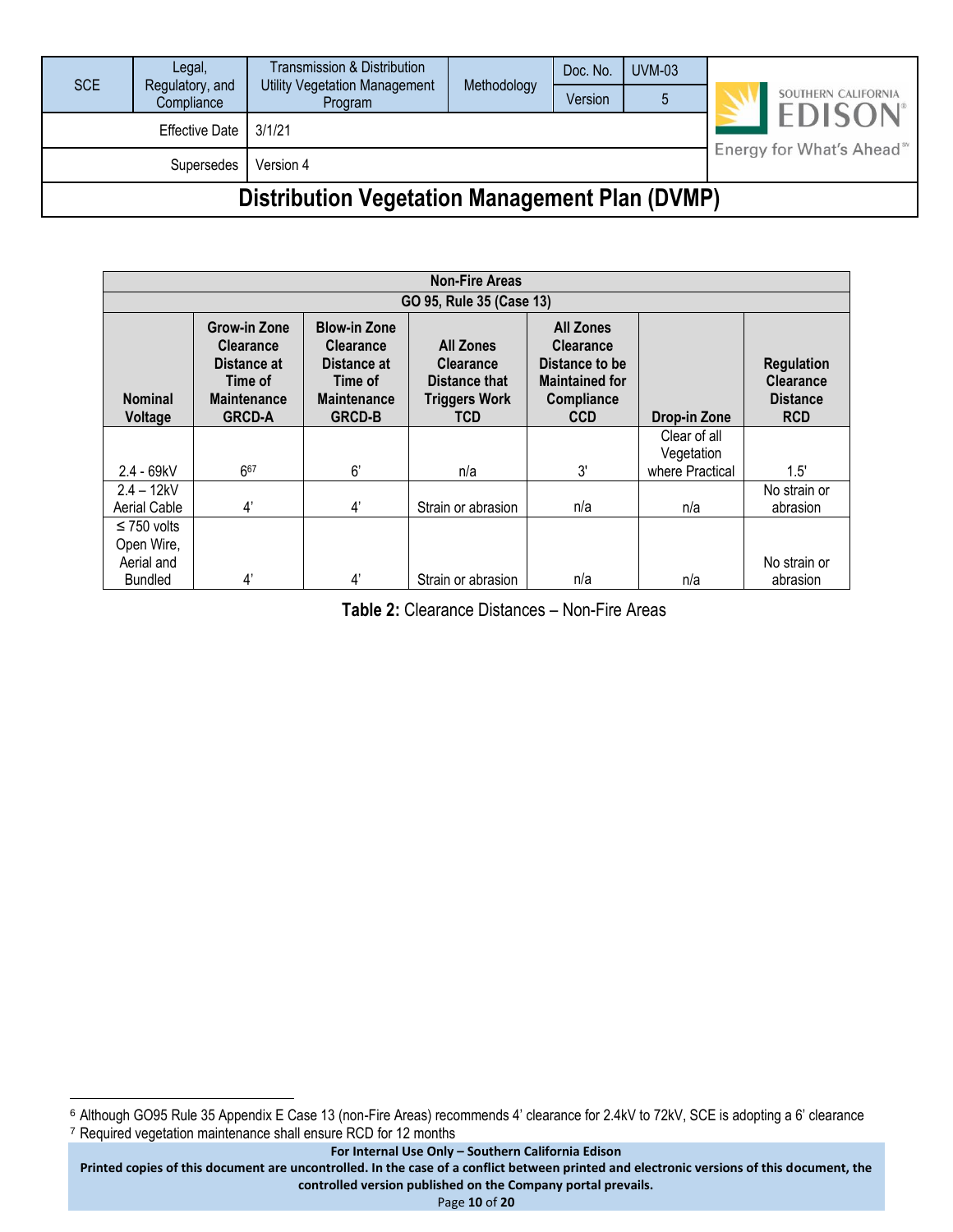| <b>SCE</b>                                            | Legal,<br>Regulatory, and | <b>Transmission &amp; Distribution</b><br><b>Utility Vegetation Management</b> | Methodology | Doc. No. | $UVM-03$                             |                     |
|-------------------------------------------------------|---------------------------|--------------------------------------------------------------------------------|-------------|----------|--------------------------------------|---------------------|
|                                                       | Compliance                | Program                                                                        |             | Version  |                                      | SOUTHERN CALIFORNIA |
| Effective Date<br>3/1/21                              |                           |                                                                                |             |          | <b>EDISON</b>                        |                     |
| Version 4<br>Supersedes                               |                           |                                                                                |             |          | Energy for What's Ahead <sup>™</sup> |                     |
| <b>Distribution Vegetation Management Plan (DVMP)</b> |                           |                                                                                |             |          |                                      |                     |

DROP GROW BLOW FALL-IN





- Vegetation in the Grow-in Zone, Blow-in Zone and Side Grow-in Zone must be cleared to, and maintained per the clearance distances (Table 1 and Table 2). All fast growing tree species located in the Grow-in Zone shall be removed as appropriate<sup>8</sup>. All fast growing tree species are described in Attachment C.
- Where practical and achievable, all vegetation in the Drop-in Zone (overhangs) within the designated fire areas shall be removed.
- Vegetation identified as a Hazard Tree will be mitigated in accordance with UVM-04, "Hazard Tree Management Plan."
- If RCD plus 12 months growth clearance cannot be attained at the time of scheduled maintenance due to easements, other legal agreements, or regulations that restrict vegetation management practices, the maximum allowable amount of vegetation will be removed or otherwise controlled as appropriate. These Exception Tree(s) will be documented in the work management system and re-inspected as necessary throughout the year.

**controlled version published on the Company portal prevails.**

Page **11** of **20**

**For Internal Use Only – Southern California Edison Printed copies of this document are uncontrolled. In the case of a conflict between printed and electronic versions of this document, the**  <sup>8</sup> Trees that have the capability to encroach into the clearance distance at maturity shall be removed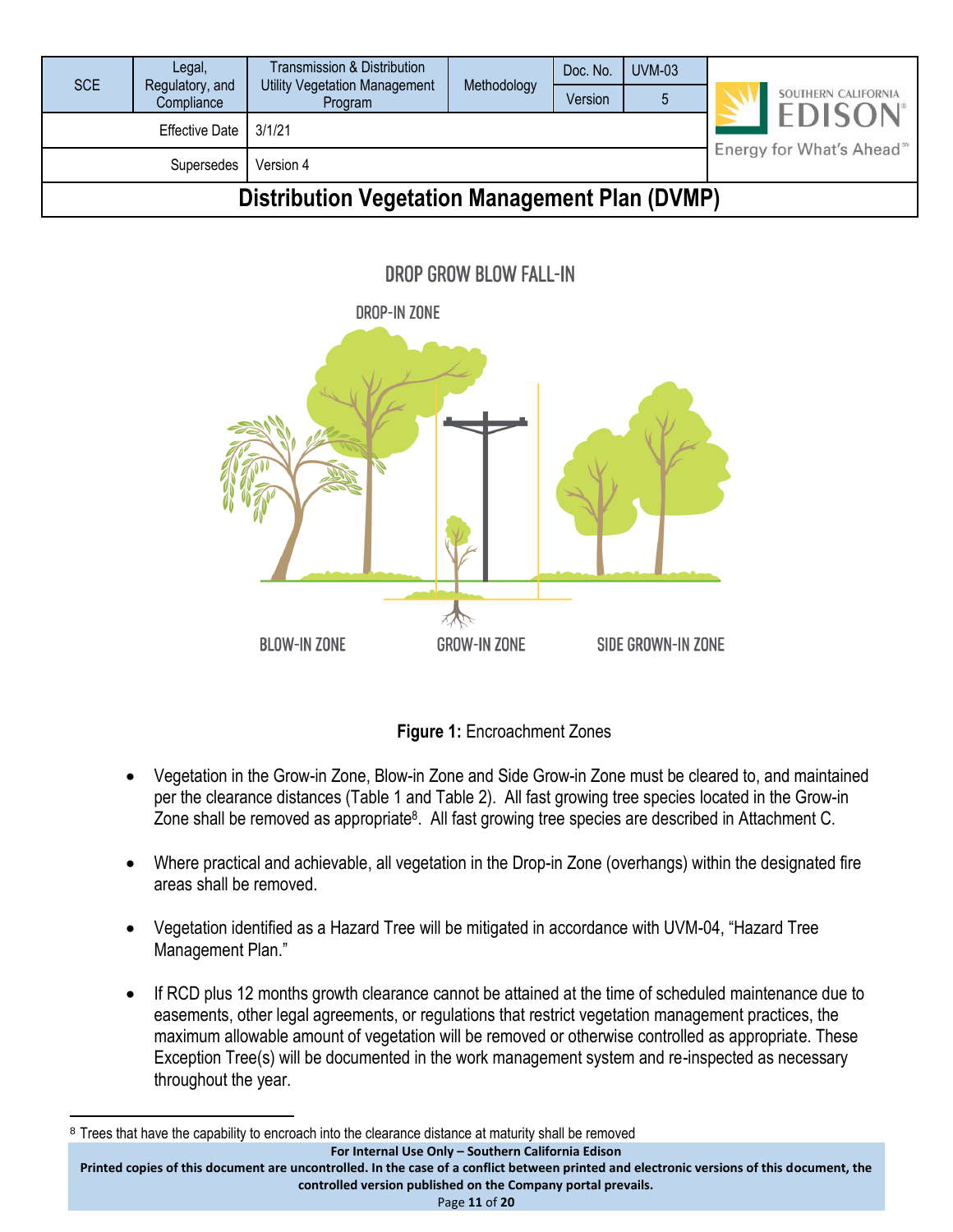| <b>SCE</b>                                            | Legal,<br>Regulatory, and | <b>Transmission &amp; Distribution</b><br><b>Utility Vegetation Management</b> | Methodology |         | <b>UVM-03</b>                        | SOUTHERN CALIFORNIA |
|-------------------------------------------------------|---------------------------|--------------------------------------------------------------------------------|-------------|---------|--------------------------------------|---------------------|
|                                                       | Compliance                | Program                                                                        |             | Version |                                      |                     |
| 3/1/21<br><b>Effective Date</b>                       |                           |                                                                                |             |         | <b>EDISON</b>                        |                     |
| Version 4<br>Supersedes                               |                           |                                                                                |             |         | Energy for What's Ahead <sup>™</sup> |                     |
| <b>Distribution Vegetation Management Plan (DVMP)</b> |                           |                                                                                |             |         |                                      |                     |

The following clearances around poles are to be maintained as required in PRC 4292 and CCR 1254.

• Where practical and achievable all vegetation is cleared from above the 8 foot cylinder height established by PRC 4292 to the bottom of the conductors



**Figure 2:** PRC §4292 & CCR §1254 Pole Clearance

Page **12** of **20**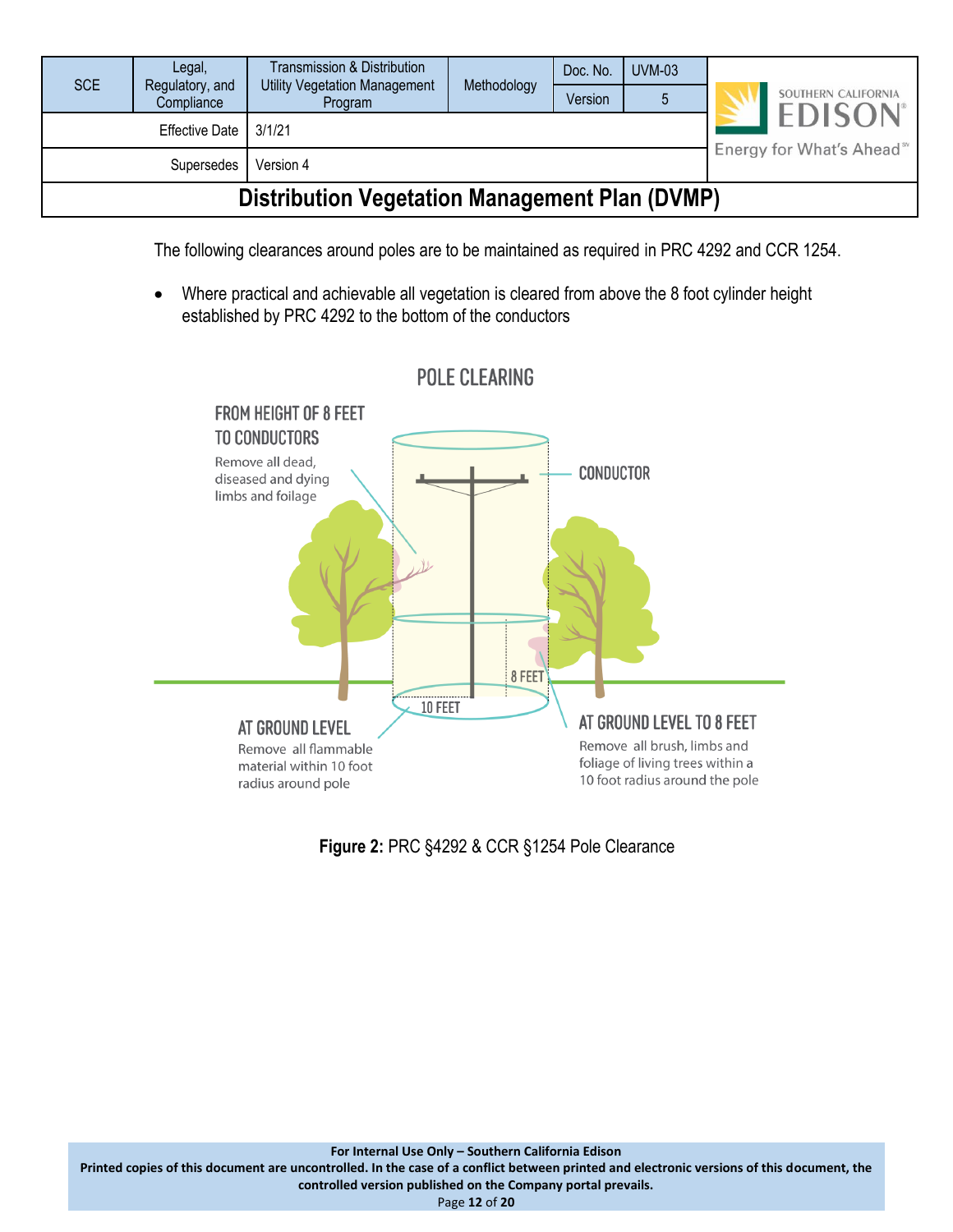| <b>SCE</b>                                            | Legal,<br>Regulatory, and<br>Compliance | Transmission & Distribution<br><b>Utility Vegetation Management</b><br>Program | Methodology | Doc. No.<br>Version | $UVM-03$ |                            | SOUTHERN CALIFORNIA                   |  |
|-------------------------------------------------------|-----------------------------------------|--------------------------------------------------------------------------------|-------------|---------------------|----------|----------------------------|---------------------------------------|--|
| <b>Effective Date</b><br>3/1/21                       |                                         |                                                                                |             |                     |          | <b>EDISON</b> <sup>®</sup> |                                       |  |
| Version 4<br>Supersedes                               |                                         |                                                                                |             |                     |          |                            | Energy for What's Ahead <sup>5M</sup> |  |
| <b>Distribution Vegetation Management Plan (DVMP)</b> |                                         |                                                                                |             |                     |          |                            |                                       |  |

#### <span id="page-12-1"></span><span id="page-12-0"></span>**6 Other Program Elements**

#### <span id="page-12-2"></span>**6.1 Inspection Types**

#### **6.1.1 Pre-inspections**

SCE conducts Pre-Inspections of applicable lines to identify:

- 1) Vegetation management work needed to maintain compliance with applicable regulations
- 2) Potential CCD and RCD encroachments
- 3) Hazard Risk Trees, see UVM-04, Hazard Tree Management Plan
- 4) Exception Trees

#### <span id="page-12-3"></span>**6.1.2 Supplemental Inspections**

Supplemental inspections are performed by qualified Distribution Operations personnel throughout the year. Identified conditions requiring vegetation-related work are documented and reported to the VM personnel and scheduled for remediation.

#### <span id="page-12-5"></span><span id="page-12-4"></span>**6.2 Inspection Methods**

#### **6.2.1 Ground Inspections**

SCE shall conduct inspections, for lines with identified vegetation, from vehicles or by foot from the source point to the end of line.

#### <span id="page-12-6"></span>**6.2.2 LiDAR Inspections**

LiDAR should be used where lines cannot be readily accessed by ground or the clearances between vegetation and conductors cannot be obtained both vertically and horizontally from an aerial patrol. Based on topography, line construction, and ecosystem type, LiDAR inspection shall be scheduled as needed.

Vegetation concerns identified from evaluation of the LiDAR data will be supplemented by foot/ground patrols to validate concerns and/or other required information, as applicable.

#### <span id="page-12-7"></span>**6.2.3 Ground Inspections Using Previosuly Acquied LiDAR Data**

Slow-growing plant communities or Subject Trees near or beyond the Border Zone can have valid LiDAR data older than five years from the original LiDAR inspection detailed in section 6.2.2. In these instances, ground inspections using previously acquired LiDAR data can be used to identify changes/growth of vegetation and assessment of required pruning/maintenance to achieve required clearance. When using this method of inspection, the preinspector is required to inspect from the source point to the end of line.

#### <span id="page-12-8"></span>**6.2.4 Aerial Inspections**

Where vegetation to line clearance cannot be readily accessed from the ground but the horizontal and vertical clearance between the vegetation and conductors can be determined from an aerial inspection, then aerial inspections are an acceptable form of inspection. Aerial inspections are also an acceptable method for conducting post-storm/post-fire emergency inspections.

**For Internal Use Only – Southern California Edison**

**Printed copies of this document are uncontrolled. In the case of a conflict between printed and electronic versions of this document, the controlled version published on the Company portal prevails.**

Page **13** of **20**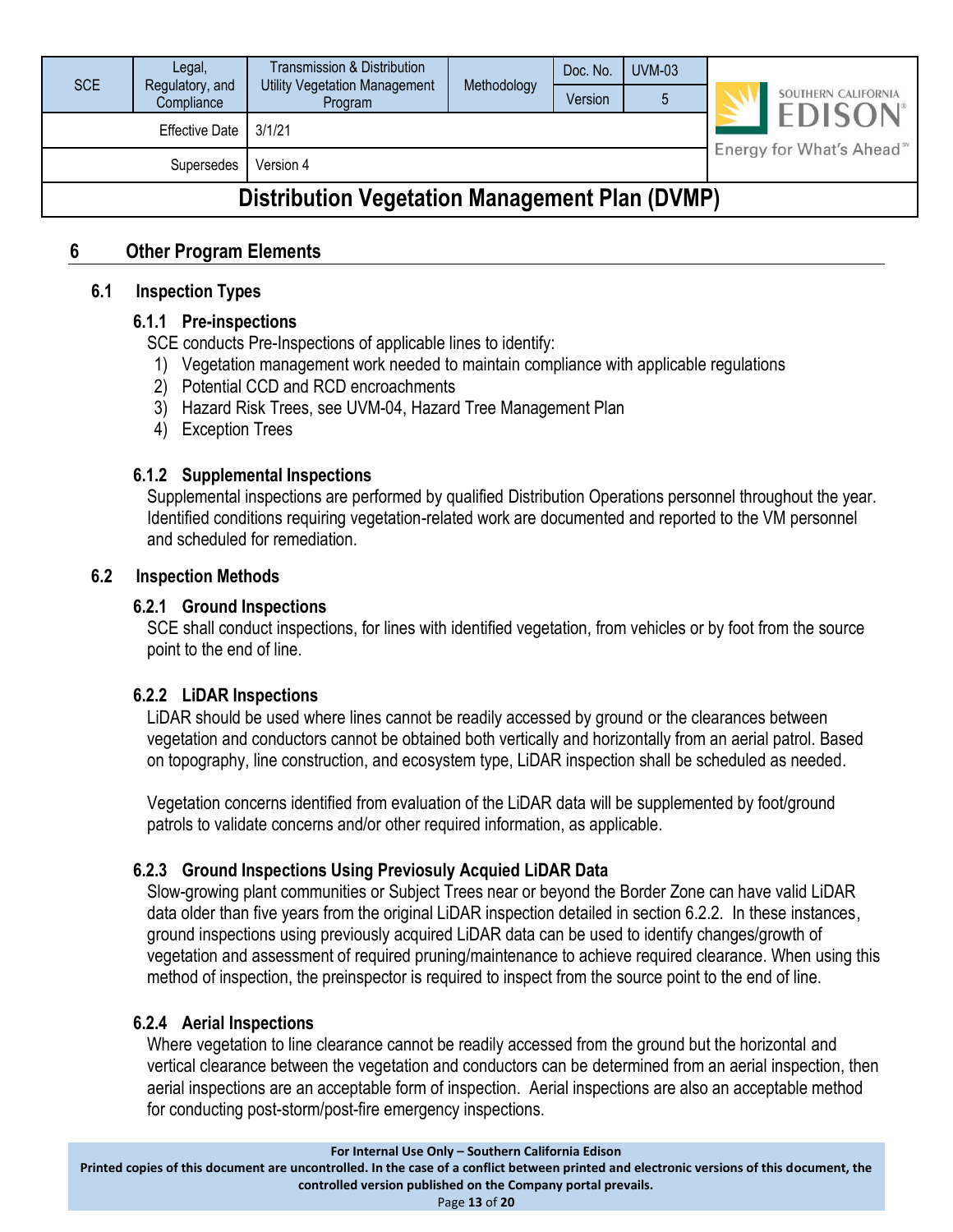| <b>SCE</b>                                     | Legal,                        | Transmission & Distribution<br>Utility Vegetation Management |             | Doc. No. | $UVM-03$ |                                       |                                                   |
|------------------------------------------------|-------------------------------|--------------------------------------------------------------|-------------|----------|----------|---------------------------------------|---------------------------------------------------|
|                                                | Regulatory, and<br>Compliance | Program                                                      | Methodology | Version  |          |                                       | SOUTHERN CALIFORNIA<br><b>EDISON</b> <sup>®</sup> |
| 3/1/21<br>Effective Date                       |                               |                                                              |             |          |          | Energy for What's Ahead <sup>5™</sup> |                                                   |
| Version 4<br>Supersedes                        |                               |                                                              |             |          |          |                                       |                                                   |
| Distribution Vegetation Management Plan (DVMP) |                               |                                                              |             |          |          |                                       |                                                   |

#### **Distribution Vegetation Management Plan (DVMP)**

#### <span id="page-13-0"></span>**6.3 Abnormal Field Conditions**

Inspections that cannot be completed due to inaccessibility or restrictions will be promptly reported to the VM Compliance and Support Event Expeditor for managing the condition in accordance with UVM-14. When these conditions are identified by SCE Vegetation contractors, the condition shall be documented on the Abnormal Field Condition Form (Attachment D) and provided to the applicable SSP for review and resolution of the identified condition.

In the event that any imminent threat condition is observed,Vegetation Management Operations (VM) personnel, or the Grid Control Center (GCC) will be contacted without any intentional time delay and the steps outlined in UVM-08 will be followed.

#### <span id="page-13-1"></span>**6.4 Vegetation Control Techniques**

SCE utilizes industry standard Integrated Vegetation Management (IVM) techniques to perform scheduled and required work. These techniques may include:

- Manual (Pruning and Removal)
- Chemical (Herbicides)
- Mechanical (Mowing, Mastication, Feller Bunchers, etc.)
- Other cultural and biological practices to promote desirable, stable, low growing plant communities that will resist invasion by tall growing tree species

Prescriptions for required work are generally developed on a case by case basis and consider a myriad of local factors.

#### <span id="page-13-2"></span>**6.5 Post Work Verifications**

VM SSPs perform a Post Work Verification after completion of contractor(s) work. A report such as UVM Post Work Verification Report (Attachment B) is issued. The VM SSP review occurs after the clearing work is completed. Review samples are selected in accordance with UVM-07, Post Work Verification and UVM Program Oversight.

#### <span id="page-13-3"></span>**7 Distribution and Data Retention**

The approved version of the document shall be stored on the Vegetation Management SharePoint site while in effect and for at least seven (7) years thereafter.

#### **Distribution:**

- T&D VM Managers
- Impacted OU Touchpoints
- E&C PMO

**For Internal Use Only – Southern California Edison**

**Printed copies of this document are uncontrolled. In the case of a conflict between printed and electronic versions of this document, the**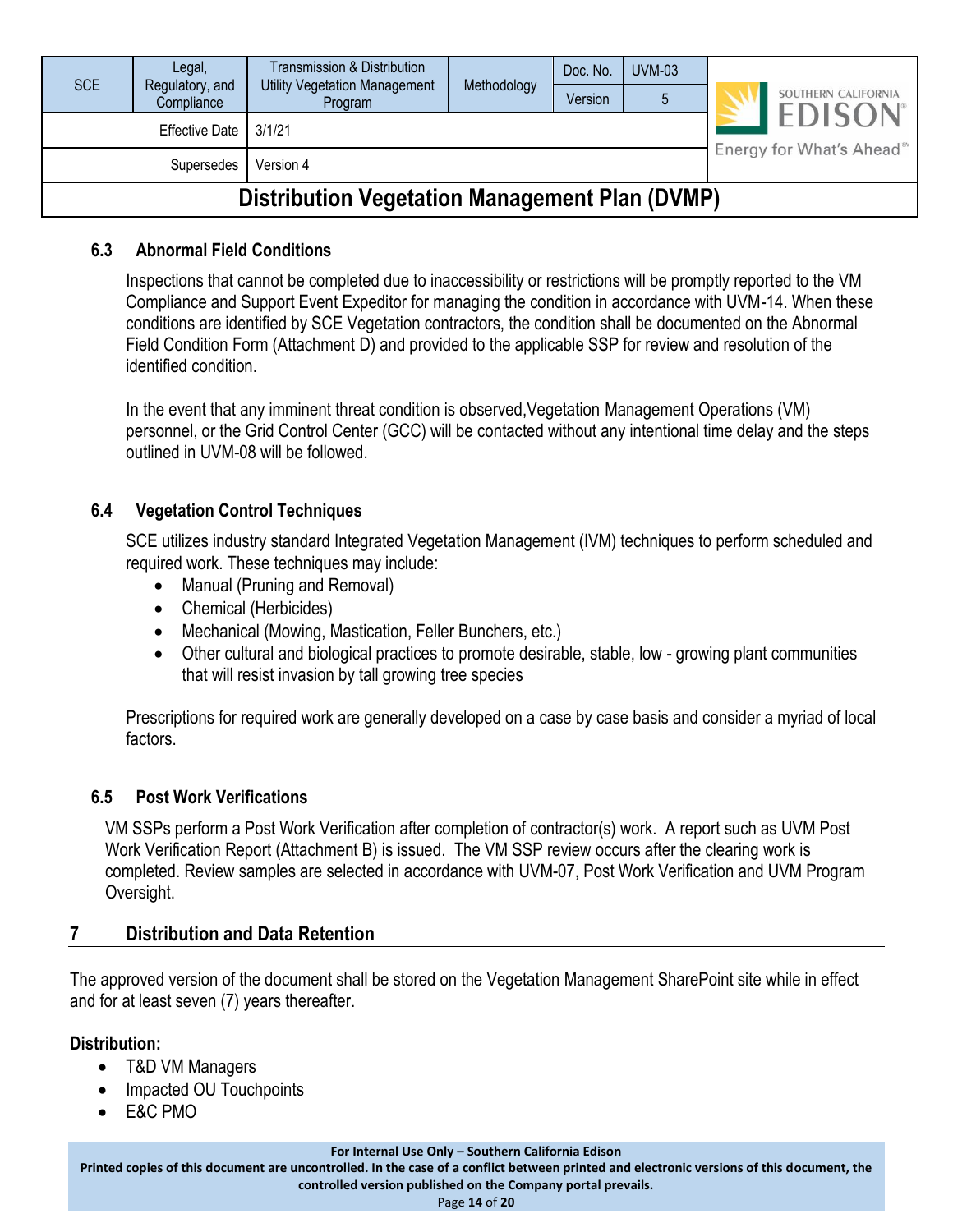| <b>SCE</b>                                            | Legal,     | Transmission & Distribution<br><b>Utility Vegetation Management</b><br>Regulatory, and |             | Doc. No. | UVM-03 |                                       |                                      |  |
|-------------------------------------------------------|------------|----------------------------------------------------------------------------------------|-------------|----------|--------|---------------------------------------|--------------------------------------|--|
|                                                       | Compliance | Program                                                                                | Methodology |          | 5      |                                       | SOUTHERN CALIFORNIA<br><b>EDISON</b> |  |
| <b>Effective Date</b><br>3/1/21                       |            |                                                                                        |             |          |        | Energy for What's Ahead <sup>5M</sup> |                                      |  |
| Version 4<br>Supersedes                               |            |                                                                                        |             |          |        |                                       |                                      |  |
| <b>Distribution Vegetation Management Plan (DVMP)</b> |            |                                                                                        |             |          |        |                                       |                                      |  |

#### <span id="page-14-0"></span>**8 Approvals**

| <b>Program Manager</b>             | <b>Signature</b>                     | <b>Date</b> |
|------------------------------------|--------------------------------------|-------------|
| Melanie Jocelyn, Principal Manager | Melanie Jocelyn / Approved by E-mail | 2/26/21     |

#### <span id="page-14-1"></span>**9 Revision History**

| <b>Revision Number</b> | <b>Date</b> | <b>Description of the Revision</b>                                                                                                    | <b>By</b>                | <b>Next Review</b><br><b>Date</b> |
|------------------------|-------------|---------------------------------------------------------------------------------------------------------------------------------------|--------------------------|-----------------------------------|
| 1                      | 9/27/18     | Initial DVMP for the UVM Program                                                                                                      | <b>UVM Build</b><br>Team | 2019                              |
| $\overline{2}$         | 2/1/19      | Updated clearance distances in all<br>tables<br><b>Formatted Attachments</b>                                                          | <b>Bill Kotteakos</b>    | 2019                              |
| 3                      | 5/17/19     | <b>General Document Refresh</b>                                                                                                       | <b>Bill Kotteakos</b>    | 5/17/20                           |
| 4                      | 9/1/19      | Table 2: Reduced GRCD clearance<br>from 12' to 6'and eliminated TCD for<br>voltages 2.4 - 69kV<br>Added clearance for HV Aerial Cable | <b>Bill Kotteakos</b>    | 9/1/20                            |
| 5                      | 3/1/21      | Removed "For Internal Use"<br><b>Procedure Designation</b>                                                                            | <b>Bill Kotteakos</b>    | 3/1/21                            |

**For Internal Use Only – Southern California Edison**

**Printed copies of this document are uncontrolled. In the case of a conflict between printed and electronic versions of this document, the controlled version published on the Company portal prevails.**

Page **15** of **20**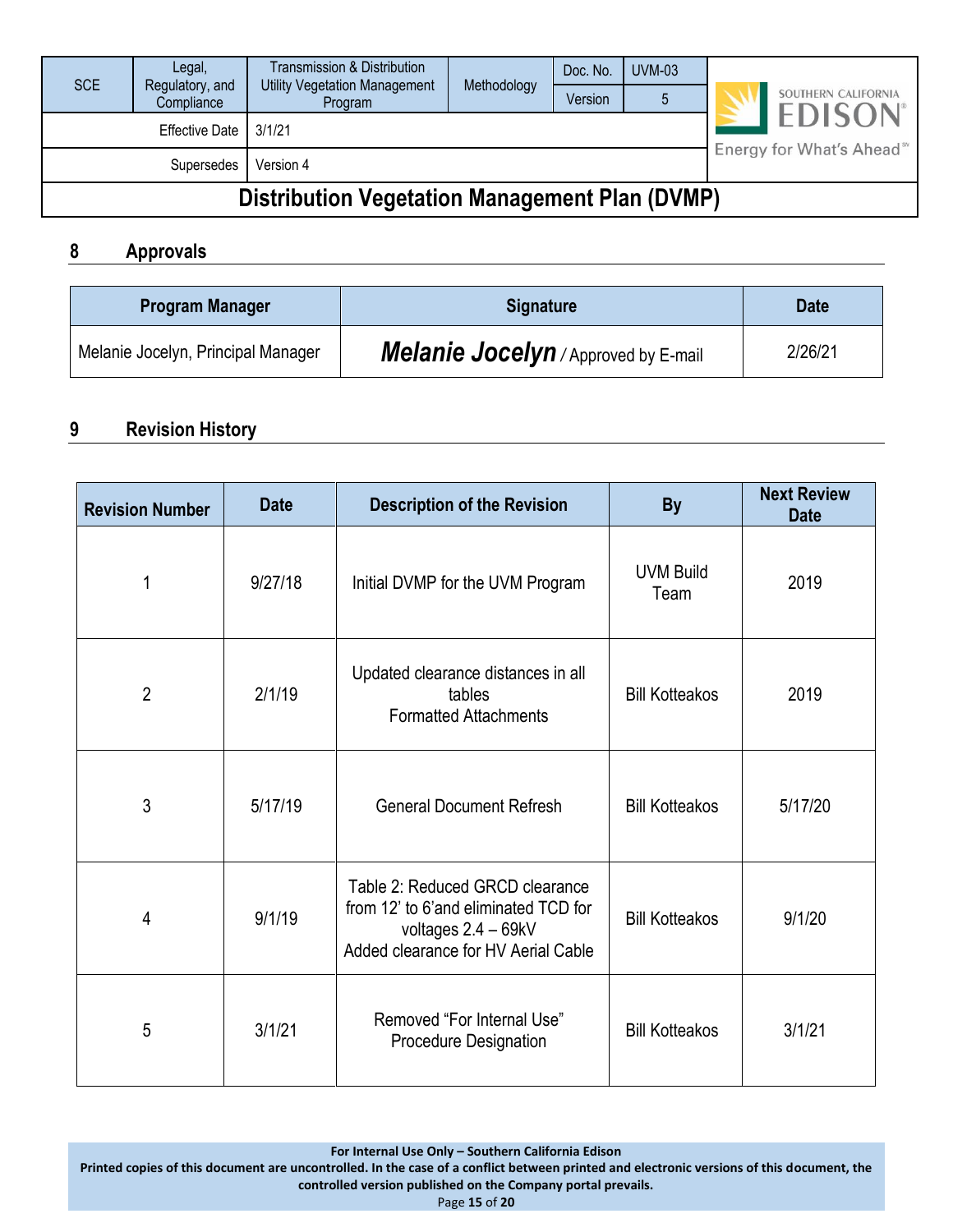| <b>SCE</b>                                            | Legal,<br>Regulatory, and<br>Compliance | <b>Transmission &amp; Distribution</b><br><b>Utility Vegetation Management</b><br>Program | Methodology                                                        | Doc. No.<br>Version | <b>UVM-03</b><br>5 |  | SOUTHERN CALIFORNIA |
|-------------------------------------------------------|-----------------------------------------|-------------------------------------------------------------------------------------------|--------------------------------------------------------------------|---------------------|--------------------|--|---------------------|
|                                                       | <b>Effective Date</b>                   | 3/1/21                                                                                    | <b>EDISON</b> <sup>®</sup><br>Energy for What's Ahead <sup>™</sup> |                     |                    |  |                     |
|                                                       | Supersedes                              | Version 4                                                                                 |                                                                    |                     |                    |  |                     |
| <b>Distribution Vegetation Management Plan (DVMP)</b> |                                         |                                                                                           |                                                                    |                     |                    |  |                     |

#### <span id="page-15-0"></span>**10 References**

#### **External References**

- NERC Glossary of Terms
- CPUC General Order (GO) 95
- Cal Fire Public Resource Codes (PRC) 4292 and 4293 and 4296
- Title 14, CCR, § 1255

#### **Internal References**

- ECSS-02, E&C Shared Services Glossary of Terms
- UVM-04, Hazard Tree Management Plan
- UVM-06, LiDAR Reference Guide
- UVM-07, Post Work Verification and UVM Program Oversight
- UVM-11, Qualification of UVM Senior Specialists
- UVM-12, Employee and Contractor Training
- UVM-14, Manage Refusal Events
- UVM-16, UVM Program Glossary of Terms

#### <span id="page-15-1"></span>**11 Attachments**

Attachment A: UVM Inspection Report / Grid Cover Sheet Attachment B: UVM Post Work Verification Report Attachment C: Tree Species in SCE Service Territory Attachment D: Abnormal Field Conditions Form

#### <span id="page-15-2"></span>**12 Key Contacts**

UVM Senior Manager, Operations: Jeff Copeland, (310) 995-6178

UVM Senior Manager, Compliance & Support: Bill Kotteakos (949) 379-9470

**Printed copies of this document are uncontrolled. In the case of a conflict between printed and electronic versions of this document, the**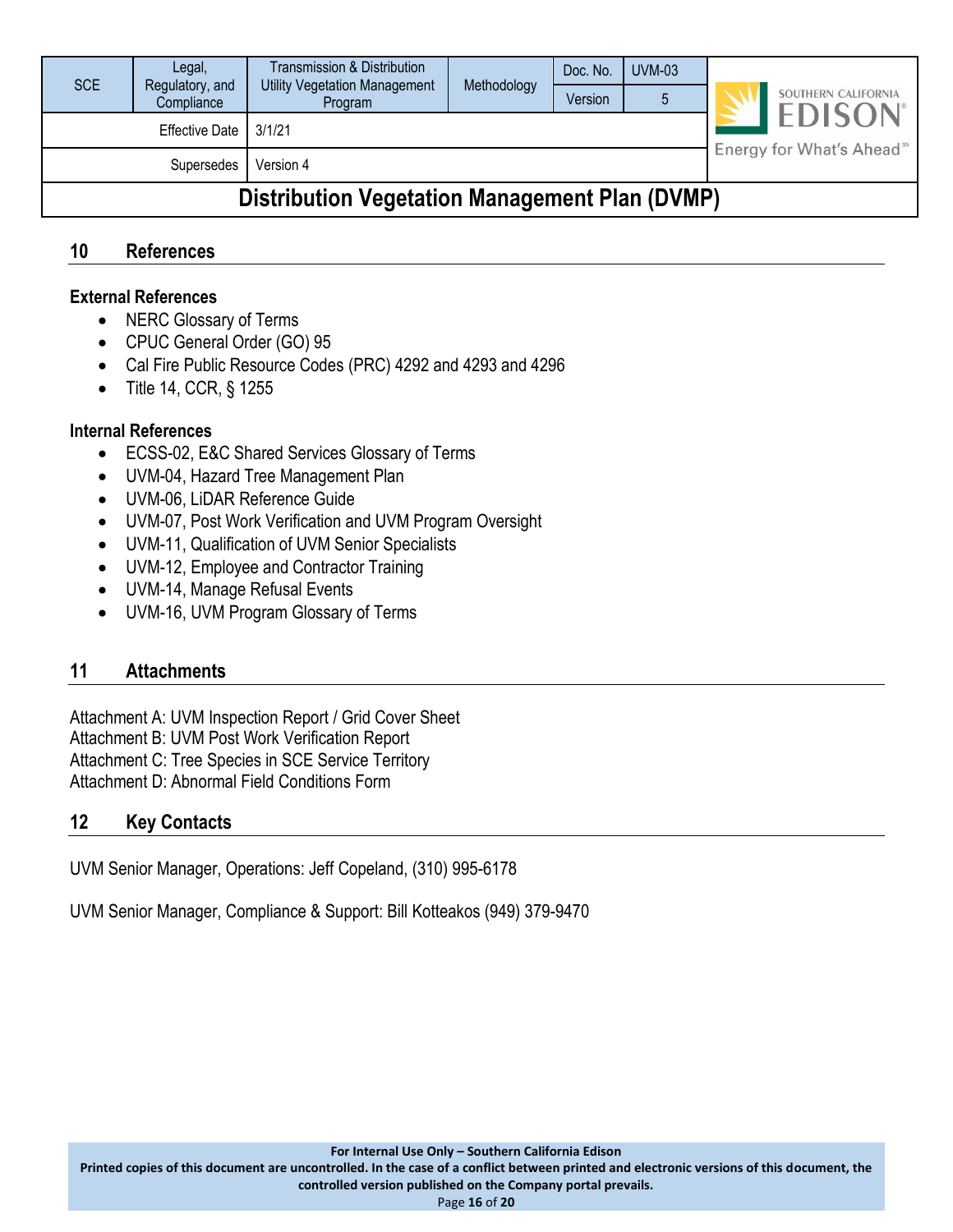| <b>SCE</b>                                            | Legal,<br>Regulatory, and<br>Compliance | Transmission & Distribution<br><b>Utility Vegetation Management</b><br>Program | Methodology | Doc. No.<br>Version | <b>UVM-03</b> |                                                                     | SOUTHERN CALIFORNIA |  |
|-------------------------------------------------------|-----------------------------------------|--------------------------------------------------------------------------------|-------------|---------------------|---------------|---------------------------------------------------------------------|---------------------|--|
| <b>Effective Date</b><br>3/1/21                       |                                         |                                                                                |             |                     |               | <b>EDISON</b> <sup>®</sup><br>Energy for What's Ahead <sup>5M</sup> |                     |  |
| Version 4<br>Supersedes                               |                                         |                                                                                |             |                     |               |                                                                     |                     |  |
| <b>Distribution Vegetation Management Plan (DVMP)</b> |                                         |                                                                                |             |                     |               |                                                                     |                     |  |

#### **Attachment A UVM Inspection Report / Grid Cover Sheet**

#### Circle one: DISTRIBUTION or TRANSMISSION

| Zone:                                                                                                                      | District:                                                             |        | Grid:                                   | ISO: |  |
|----------------------------------------------------------------------------------------------------------------------------|-----------------------------------------------------------------------|--------|-----------------------------------------|------|--|
| <b>Pre-Inspection</b>                                                                                                      | <b>Tree Contractor</b>                                                |        | <b>SCE Senior Specialist</b>            |      |  |
| 2018 Inventory                                                                                                             | <b>2018 Performed Trims</b>                                           |        | % GRCD Trims Achieved                   |      |  |
| <b>2018 Prescribed Trims</b>                                                                                               | 2019 Performed Trims                                                  |        | % Approved Exceptions                   |      |  |
| 2019 Inventory                                                                                                             | 2019 Performed Removals                                               |        | % Unapproved Exceptions                 |      |  |
| <b>2019 Prescribed Trims</b>                                                                                               | <b>Total Hours Invoiced</b>                                           |        | <b>Trim Refusals Pending</b>            |      |  |
| <b>2019 Prescribed Removals</b>                                                                                            | <b>Approved Exceptions</b>                                            |        | <b>Removal Refusals Pending</b>         |      |  |
| 2019 Removals Approved                                                                                                     | <b>Unapproved Exceptions</b>                                          |        | P1 Not Permanently Res.                 |      |  |
| <b>Total Hours Invoiced</b>                                                                                                | Priority 1 Permanently Res.                                           |        | <b>SCE Field Review</b>                 |      |  |
| <b>Approved Exceptions</b>                                                                                                 | <b>Additional Compliance</b>                                          |        |                                         |      |  |
| <b>Unapproved Exceptions</b>                                                                                               | <b>Add Locations</b>                                                  |        |                                         |      |  |
| <b>Priority 1</b>                                                                                                          | <b>Abnormal Field Conditions</b>                                      |        |                                         |      |  |
| <b>Additional Compliance</b>                                                                                               |                                                                       |        |                                         |      |  |
| <b>Notification Consultant</b>                                                                                             |                                                                       |        |                                         |      |  |
| <b>Company Name:</b>                                                                                                       |                                                                       | Notes: |                                         |      |  |
| Pre-Inspector:                                                                                                             |                                                                       |        |                                         |      |  |
| <b>Start Date:</b>                                                                                                         |                                                                       |        |                                         |      |  |
| <b>Completion Date:</b>                                                                                                    |                                                                       |        |                                         |      |  |
| I certify the work I performed within this grid to be accurate and in<br>accordance with the applicable Statement of Work" |                                                                       |        |                                         |      |  |
| <b>Print/Signature:</b>                                                                                                    |                                                                       |        |                                         |      |  |
| <b>Company Name:</b>                                                                                                       |                                                                       | Notes: |                                         |      |  |
| <b>VM Contractor GF:</b>                                                                                                   |                                                                       |        |                                         |      |  |
| <b>Start Date:</b>                                                                                                         |                                                                       |        |                                         |      |  |
| <b>Completion Date:</b>                                                                                                    |                                                                       |        |                                         |      |  |
|                                                                                                                            | I certify the work I performed within this grid to be accurate and in |        |                                         |      |  |
|                                                                                                                            | accordance with the applicable Statement of Work"                     |        |                                         |      |  |
| <b>Print/Signature:</b>                                                                                                    |                                                                       |        |                                         |      |  |
|                                                                                                                            |                                                                       |        |                                         |      |  |
|                                                                                                                            |                                                                       |        |                                         |      |  |
| <b>SCE Senior Specialist PI Review Date:</b>                                                                               |                                                                       |        |                                         |      |  |
| <b>SCE Senior Specialist TC Review Date:</b>                                                                               |                                                                       |        |                                         |      |  |
|                                                                                                                            |                                                                       |        |                                         |      |  |
| Senior Specialist Print/Signature (PI):                                                                                    |                                                                       |        | Senior Specialist Print/Signature (TC): |      |  |
|                                                                                                                            |                                                                       |        |                                         |      |  |
|                                                                                                                            |                                                                       |        |                                         |      |  |

| Date Received by SCE:     |  |
|---------------------------|--|
| Date Undated in Database: |  |

#### **EXAMPLE**

**For Internal Use Only – Southern California Edison**

**Printed copies of this document are uncontrolled. In the case of a conflict between printed and electronic versions of this document, the**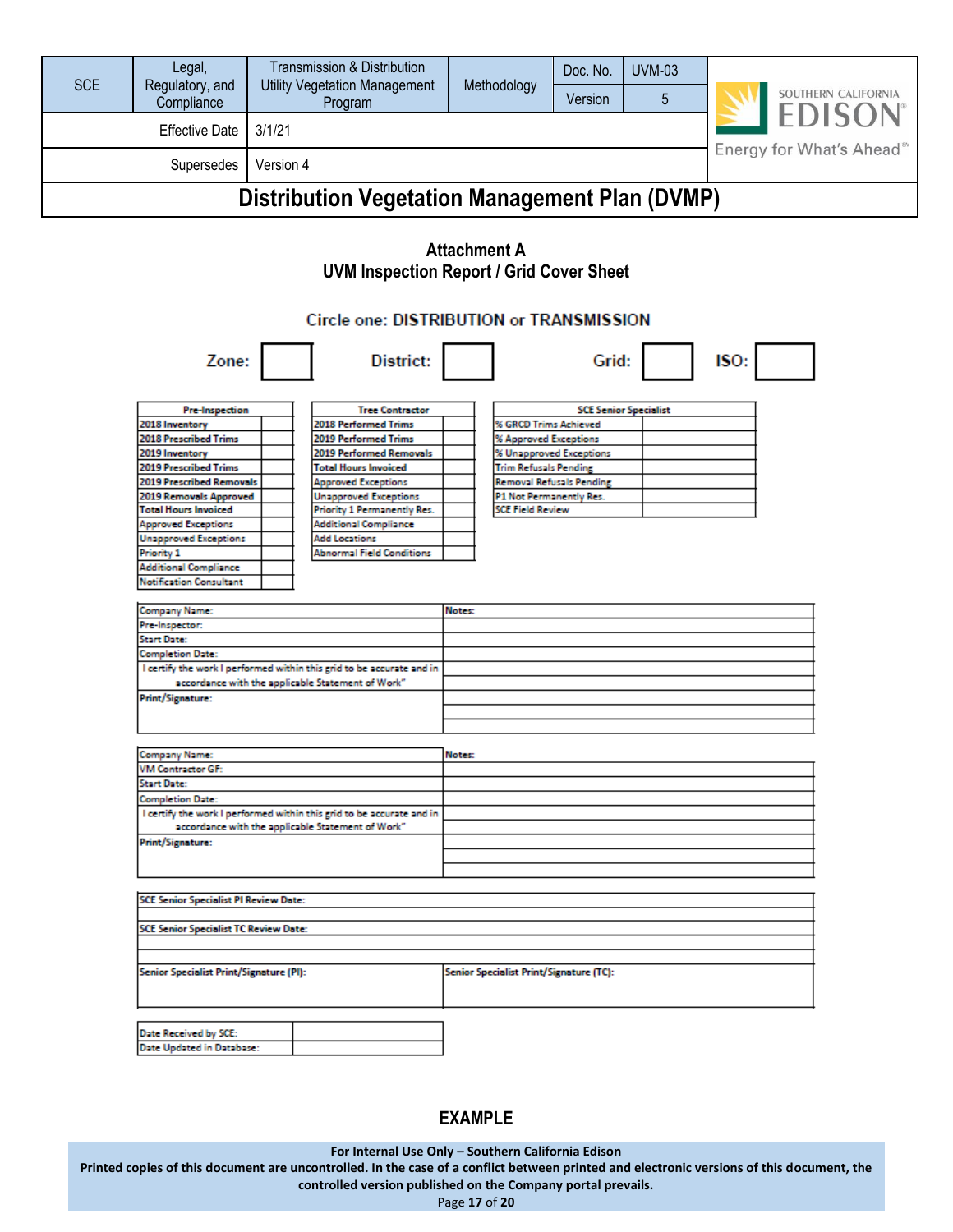| <b>SCE</b>                                            | Legal,<br>Regulatory, and | Transmission & Distribution<br><b>Utility Vegetation Management</b> | Methodology | Doc. No. | <b>UVM-03</b> |                                       |                                                   |  |
|-------------------------------------------------------|---------------------------|---------------------------------------------------------------------|-------------|----------|---------------|---------------------------------------|---------------------------------------------------|--|
|                                                       | Compliance                | Program                                                             |             | Version  |               |                                       | SOUTHERN CALIFORNIA<br><b>EDISON</b> <sup>®</sup> |  |
| <b>Effective Date</b><br>3/1/21                       |                           |                                                                     |             |          |               | Energy for What's Ahead <sup>5™</sup> |                                                   |  |
| Version 4<br>Supersedes                               |                           |                                                                     |             |          |               |                                       |                                                   |  |
| <b>Distribution Vegetation Management Plan (DVMP)</b> |                           |                                                                     |             |          |               |                                       |                                                   |  |

#### **Attachment B UVM Post Work Verification Report**

|                                                                                              | Up-Front Review<br>Cycle Buster Review                                                                                                            | $\mathbf{x}$                                  |                                                                                          |                                                                     | 2018 Quality Assurance Audit Report                                                                                                                                                               |                                           |                                                                                                                                      | Distribution<br>Transmission<br>x<br>ISO<br>x                                                                                           |  |  |
|----------------------------------------------------------------------------------------------|---------------------------------------------------------------------------------------------------------------------------------------------------|-----------------------------------------------|------------------------------------------------------------------------------------------|---------------------------------------------------------------------|---------------------------------------------------------------------------------------------------------------------------------------------------------------------------------------------------|-------------------------------------------|--------------------------------------------------------------------------------------------------------------------------------------|-----------------------------------------------------------------------------------------------------------------------------------------|--|--|
| District #                                                                                   | Grid #                                                                                                                                            |                                               | <b>Total Distribution</b><br><b>Non-Conformance</b><br>(Compliance Areas)<br>(All Pages) | Transmission<br>Non-<br>Conformance<br>(SCE<br><b>Requirement</b> ) | Recommended<br><b>Trims (Outside</b><br>Conformance<br>Zonel<br>(All Pages)                                                                                                                       |                                           | <b>Non-Reimbursable Trims (Trees</b><br>under One Cycle<br><b>Old/Specification Re-Trim)</b><br><b>C=At Contractor Expense</b>       | <b>Reimbursable Trims (New</b><br><b>Trees/Trees Over One Cycle/</b><br><b>T&amp;E Trims/Removals) E=SCE</b><br><b>Approved Payment</b> |  |  |
|                                                                                              |                                                                                                                                                   | o                                             | 0                                                                                        | 0                                                                   | o                                                                                                                                                                                                 | .<br>TOTAL Account<br>Findingr (All Paqor | o                                                                                                                                    | O                                                                                                                                       |  |  |
| Line # / Tree<br>m<br><b>Reviewed</b>                                                        | <b>Tree Species</b>                                                                                                                               | $18 -$ H <sub>nn</sub> -<br><b>Conferment</b> | $48 - 11$<br>Confermen                                                                   | 12", 15", or 25<br>Non-<br>Conformance                              | <b>SCE</b><br><b>Required Trims</b>                                                                                                                                                               | Accounting<br>C/E                         | <b>Review Findings</b><br>(SCE Comments)                                                                                             | <b>Re-Trim Data</b><br>(Contractor Comments)                                                                                            |  |  |
|                                                                                              |                                                                                                                                                   |                                               |                                                                                          |                                                                     |                                                                                                                                                                                                   |                                           |                                                                                                                                      |                                                                                                                                         |  |  |
| Address                                                                                      |                                                                                                                                                   |                                               |                                                                                          |                                                                     |                                                                                                                                                                                                   | Tree<br>Prescription                      | ' No encroachments were identified within the MYCD at the time<br>of inspection                                                      |                                                                                                                                         |  |  |
|                                                                                              |                                                                                                                                                   |                                               |                                                                                          |                                                                     |                                                                                                                                                                                                   |                                           |                                                                                                                                      |                                                                                                                                         |  |  |
| <b>Address</b>                                                                               |                                                                                                                                                   |                                               |                                                                                          |                                                                     |                                                                                                                                                                                                   | Tree<br>Prescription                      |                                                                                                                                      | "All emergency trim locations were completed                                                                                            |  |  |
|                                                                                              |                                                                                                                                                   |                                               |                                                                                          |                                                                     |                                                                                                                                                                                                   |                                           |                                                                                                                                      |                                                                                                                                         |  |  |
| <b>Address</b>                                                                               |                                                                                                                                                   |                                               |                                                                                          |                                                                     |                                                                                                                                                                                                   | Tree<br>Prescription                      |                                                                                                                                      | "Additional work required in 2018 to achieve greater clearances.                                                                        |  |  |
|                                                                                              |                                                                                                                                                   |                                               |                                                                                          |                                                                     |                                                                                                                                                                                                   |                                           |                                                                                                                                      |                                                                                                                                         |  |  |
| <b>Address</b>                                                                               |                                                                                                                                                   |                                               |                                                                                          |                                                                     |                                                                                                                                                                                                   | Tree                                      |                                                                                                                                      |                                                                                                                                         |  |  |
|                                                                                              |                                                                                                                                                   |                                               |                                                                                          |                                                                     |                                                                                                                                                                                                   | Prescription                              |                                                                                                                                      |                                                                                                                                         |  |  |
|                                                                                              |                                                                                                                                                   |                                               |                                                                                          |                                                                     |                                                                                                                                                                                                   | Tree                                      |                                                                                                                                      |                                                                                                                                         |  |  |
| <b>Address</b>                                                                               |                                                                                                                                                   |                                               |                                                                                          |                                                                     |                                                                                                                                                                                                   | Prescription                              |                                                                                                                                      |                                                                                                                                         |  |  |
|                                                                                              |                                                                                                                                                   |                                               |                                                                                          |                                                                     |                                                                                                                                                                                                   |                                           |                                                                                                                                      |                                                                                                                                         |  |  |
| <b>Address</b>                                                                               |                                                                                                                                                   |                                               |                                                                                          |                                                                     |                                                                                                                                                                                                   | Tree<br>Prescription                      |                                                                                                                                      |                                                                                                                                         |  |  |
|                                                                                              |                                                                                                                                                   |                                               |                                                                                          |                                                                     |                                                                                                                                                                                                   |                                           |                                                                                                                                      |                                                                                                                                         |  |  |
| <b>Address</b>                                                                               |                                                                                                                                                   |                                               |                                                                                          |                                                                     |                                                                                                                                                                                                   | Tree<br>Prescription                      |                                                                                                                                      |                                                                                                                                         |  |  |
|                                                                                              |                                                                                                                                                   |                                               |                                                                                          |                                                                     |                                                                                                                                                                                                   |                                           |                                                                                                                                      |                                                                                                                                         |  |  |
| <b>Address</b>                                                                               |                                                                                                                                                   |                                               |                                                                                          |                                                                     |                                                                                                                                                                                                   | Tree<br>Prescription                      |                                                                                                                                      |                                                                                                                                         |  |  |
|                                                                                              |                                                                                                                                                   |                                               |                                                                                          |                                                                     |                                                                                                                                                                                                   |                                           |                                                                                                                                      |                                                                                                                                         |  |  |
| <b>Address</b>                                                                               |                                                                                                                                                   |                                               |                                                                                          |                                                                     |                                                                                                                                                                                                   | Tree<br>Prescription                      |                                                                                                                                      |                                                                                                                                         |  |  |
|                                                                                              |                                                                                                                                                   |                                               |                                                                                          |                                                                     |                                                                                                                                                                                                   |                                           |                                                                                                                                      |                                                                                                                                         |  |  |
| <b>Address</b>                                                                               |                                                                                                                                                   |                                               |                                                                                          |                                                                     |                                                                                                                                                                                                   | Tree<br>Prescription                      |                                                                                                                                      |                                                                                                                                         |  |  |
|                                                                                              | <b>TOTAL Review Finding</b><br>(Thir Page)                                                                                                        | 0                                             | 0                                                                                        | 0                                                                   | 0                                                                                                                                                                                                 | TOTAL Account<br>Findings (This<br>Page)  | 0                                                                                                                                    | 0                                                                                                                                       |  |  |
|                                                                                              | <b>Review Pages</b>                                                                                                                               |                                               |                                                                                          |                                                                     | <b>Add Pages</b>                                                                                                                                                                                  |                                           | <b>SCE Representative</b>                                                                                                            | Date of TSP Review                                                                                                                      |  |  |
| 0                                                                                            |                                                                                                                                                   |                                               |                                                                                          |                                                                     |                                                                                                                                                                                                   |                                           | Date Reliability Forms Sent to DRI                                                                                                   |                                                                                                                                         |  |  |
| Date Reliability Forms Sent to GF<br>Date Reliability Forms Sent to HFH<br>$\mathbf{0}$<br>0 |                                                                                                                                                   |                                               |                                                                                          |                                                                     |                                                                                                                                                                                                   |                                           | o                                                                                                                                    |                                                                                                                                         |  |  |
|                                                                                              | Date TSP Sent to Manager<br>Date SCE Issued to Contractor<br>ate Contractor Returned to SC                                                        |                                               |                                                                                          |                                                                     |                                                                                                                                                                                                   |                                           | <b>SCE Manager Review Date</b>                                                                                                       | Date Received at SCE Data Center                                                                                                        |  |  |
|                                                                                              | 12.7.2017<br>n<br>12.7.2017                                                                                                                       |                                               |                                                                                          |                                                                     |                                                                                                                                                                                                   |                                           |                                                                                                                                      |                                                                                                                                         |  |  |
|                                                                                              |                                                                                                                                                   |                                               |                                                                                          |                                                                     | Note: Trees estimated to be less than 18 inches at time of review in a CPUC compliance area.<br>Note: Trees estimated to be less than 48 inches at time of review in a High Fire designated area. |                                           |                                                                                                                                      |                                                                                                                                         |  |  |
|                                                                                              |                                                                                                                                                   |                                               |                                                                                          |                                                                     |                                                                                                                                                                                                   |                                           | Note: Trees located outside the conformance zone (more than 18 or 48 inches) at time of review. SCE approval required prior to work. |                                                                                                                                         |  |  |
|                                                                                              |                                                                                                                                                   |                                               |                                                                                          |                                                                     | Note: For contractor comments, identify date of trim or re-trim and any comments to validate trimino trim decisions.                                                                              |                                           |                                                                                                                                      |                                                                                                                                         |  |  |
| <b>Updated 1/31/2017</b>                                                                     |                                                                                                                                                   |                                               |                                                                                          |                                                                     |                                                                                                                                                                                                   |                                           |                                                                                                                                      |                                                                                                                                         |  |  |
|                                                                                              | All trees clear of MVCD, PRC 4293, and GO 95 Rule 35 at time of inspection. Additional tree work required in 2018.<br><b>Additional Comments:</b> |                                               |                                                                                          |                                                                     |                                                                                                                                                                                                   |                                           |                                                                                                                                      |                                                                                                                                         |  |  |

#### **EXAMPLE**

**For Internal Use Only – Southern California Edison**

**Printed copies of this document are uncontrolled. In the case of a conflict between printed and electronic versions of this document, the**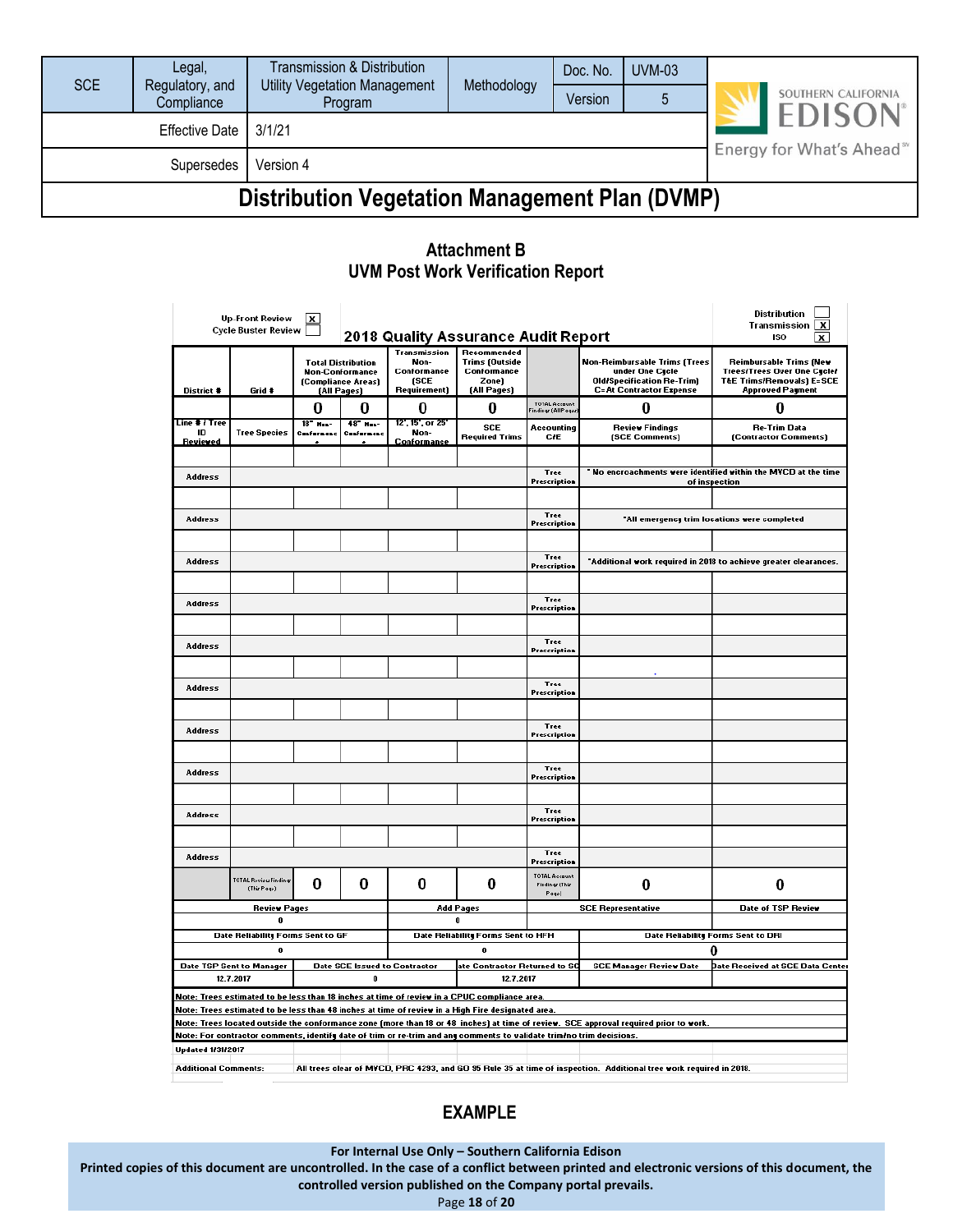| SCE                                                   | Legal,<br>Regulatory, and<br>Compliance | Transmission & Distribution<br><b>Utility Vegetation Management</b><br>Program | Methodology                | Doc. No.<br>Version                  | $UVM-03$ |  | SOUTHERN CALIFORNIA |
|-------------------------------------------------------|-----------------------------------------|--------------------------------------------------------------------------------|----------------------------|--------------------------------------|----------|--|---------------------|
|                                                       | <b>Effective Date</b>                   | 3/1/21                                                                         | <b>EDISON</b> <sup>®</sup> |                                      |          |  |                     |
|                                                       | Supersedes                              | Version 4                                                                      |                            | Energy for What's Ahead <sup>™</sup> |          |  |                     |
| <b>Distribution Vegetation Management Plan (DVMP)</b> |                                         |                                                                                |                            |                                      |          |  |                     |

#### **Attachment C**

| <b>Species Name</b>     | LICE OPENIES III OOL OELVIGE TELLIMIY<br><b>Growth Rate</b> | <b>Species Name</b> | <b>Growth Rate</b> |
|-------------------------|-------------------------------------------------------------|---------------------|--------------------|
| Acacia-Blow             | Medium                                                      | Cherry              | Medium             |
| Ailanthus               | Fast                                                        | Chinaberry          | Medium             |
| Albizzia                | Medium                                                      | <b>Citrus</b>       | Slow               |
| Alder, White            | Medium                                                      | Coral               | Medium             |
| Almond                  | Medium                                                      | Cottonwood          | Fast               |
| <b>Ash</b>              | Fast                                                        | Cow Itch            | Slow               |
| Aspen                   | Slow                                                        | <b>Crape Myrtle</b> | Slow               |
| Athel                   | Medium                                                      | Cypress             | Slow               |
| Avocado                 | Medium                                                      | Deodara             | Slow               |
| <b>Bamboo</b>           | Fast                                                        | Dogwood             | Slow               |
| <b>Banana</b>           | Slow                                                        | Elder, Box          | Medium             |
| Bay                     | Slow                                                        | Elderberry          | Medium             |
| <b>Birch</b>            | Slow                                                        | <b>Elm</b>          | Fast               |
| <b>Bird of Paradise</b> | Medium                                                      | Eucalyptus          | Fast               |
| <b>Bottle</b>           | Slow                                                        | Eugenia             | Medium             |
| <b>Bottlebrush</b>      | Slow                                                        | <b>Ficus</b>        | Medium             |
| <b>Brisbane Box</b>     | Medium                                                      | Fig                 | Medium             |
| <b>Buckeye</b>          | Slow                                                        | Fir                 | Slow               |
| Camphor                 | Medium                                                      | Floss, Silk         | Medium             |
| Carob                   | Medium                                                      | Ginkgo              | Slow               |
| Carrotwood              | Medium                                                      | Golden Rain         | Slow               |
| Casuarina               | Medium                                                      | Grevillea           | Fast               |
| Catalpa                 | Medium                                                      | Hackberry           | Medium             |
| Cedar                   | Slow                                                        | Jacaranda           | Fast               |
| <b>Century Plant</b>    | Slow                                                        | Joshua              | Slow               |

#### **Tree Species in SCE Service Territory**

**For Internal Use Only – Southern California Edison**

**Printed copies of this document are uncontrolled. In the case of a conflict between printed and electronic versions of this document, the** 

**controlled version published on the Company portal prevails.**

Page **19** of **20**